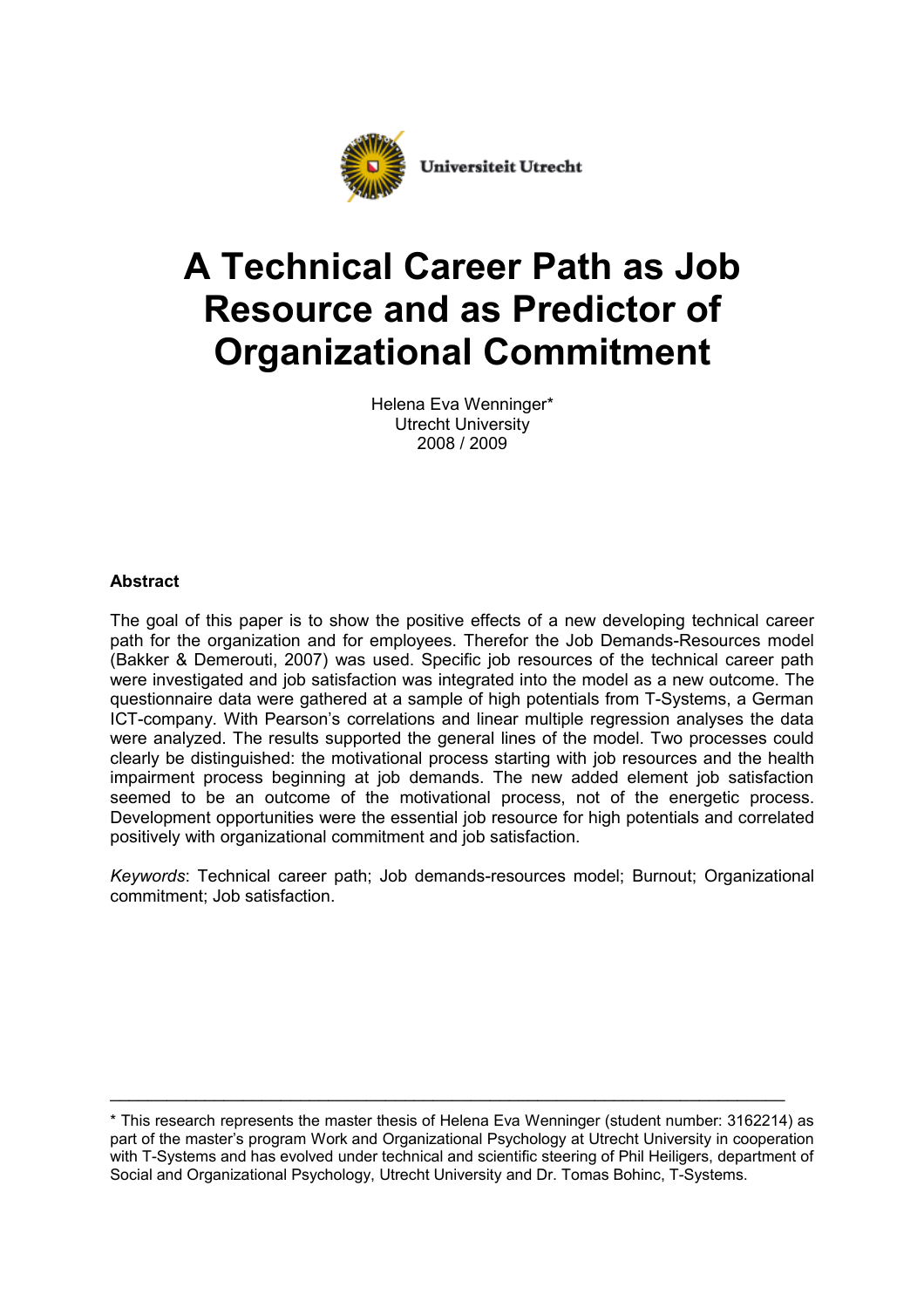# Index of contents

| 4.1 Differential Effects of Job Demands and Resources - the Two Processes |    |
|---------------------------------------------------------------------------|----|
|                                                                           | 23 |
|                                                                           | 24 |
|                                                                           | 24 |
|                                                                           | 25 |
|                                                                           | 26 |
|                                                                           | 27 |
| References                                                                | 28 |
|                                                                           | 32 |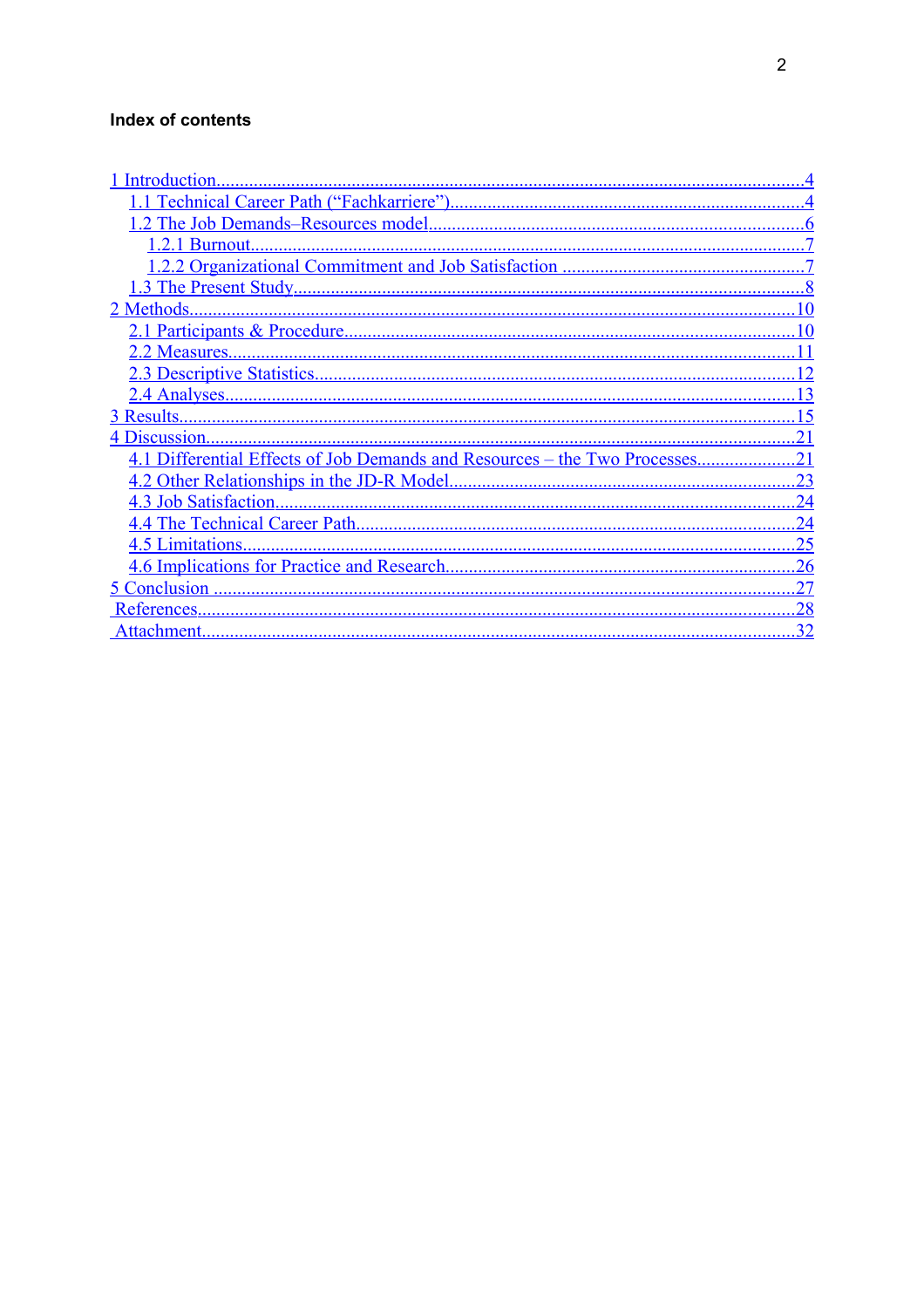#### <span id="page-2-1"></span>**1 Introduction**

In positive psychology, researchers try to explain the positive states which make life better, happier, and healthier. It is a comparative new field in psychology that has flourished in the last decade (Seligman, Steen, Park, & Peterson, 2005). The time has come to bring together the old 'negative' psychology that concentrates on ill health with the newer 'positive' psychology focusing on human thriving (Hakanen, Schaufeli, & Ahola, 2008).

This investigation is based in the field of strategic human resource management (SHRM), "which is the process of linking the human resource function with the strategic objectives of the organization in order to improve performance" (Bratton, 2003). Thus, human resource (HR) policies and practices become linked with the strategic management process of the organization that, in turn leads to a HR strategy. This is supposed to add a sustainable competitive advantage to the organization and was found to have a positive influence on organizational and individual performance (Green, Wu, Whitten, & Medlin, 2006). The model used to test the added value of positive work characteristics is called job demands-resources model (Bakker & Demerouti, 2007; Demerouti, Bakker, Nachreiner, & Schaufeli, 2001) and is related to work psychology that focuses on how people do their work.

The job demands-resources model was used as theoretical base in this investigation. Karasek recognized early on in 1979 that mental strain could be reduced by special job resources without affecting the job demands that could plausibly be associated with organization output levels. The goal of this paper is to show the positive effects of the new developing technical career path for the organization and for employees. First, an introduction to the concerning issues resulting in the research hypotheses will be given. The methods of data gathering are described in the second part. The results of the analyses will be presented in the following section. Finally, the implications of the findings are discussed.

#### <span id="page-2-0"></span>*1.1 Technical Career Path ("Fachkarriere")*

When you are a manager, it is clear which position you have to take to move up in the company. Your career path and the succession of the hierarchical positions are obvious. Typically, you are first a team leader, then a floorwalker, branch office manager etc., and you can finish in the managing board (Bohinc, 2008). This succession of positions is marked by an increase in salary, esteem, and power. In traditional organizations, when you want to get to the top you have to be a manager. This is a limited view on career development because the organization can lose good experts and gain mediocre executives (Bohinc, 2008). Not every expert is automatically a sound leader. It must be a main goal of a company to keep their high qualified specialists in expert positions, especially for organizations doing research, development, or marketing (Friedli, 2007). Secondly, not every specialist is willing to take on the responsibility of personnel and abandon the option of focusing on technical activities and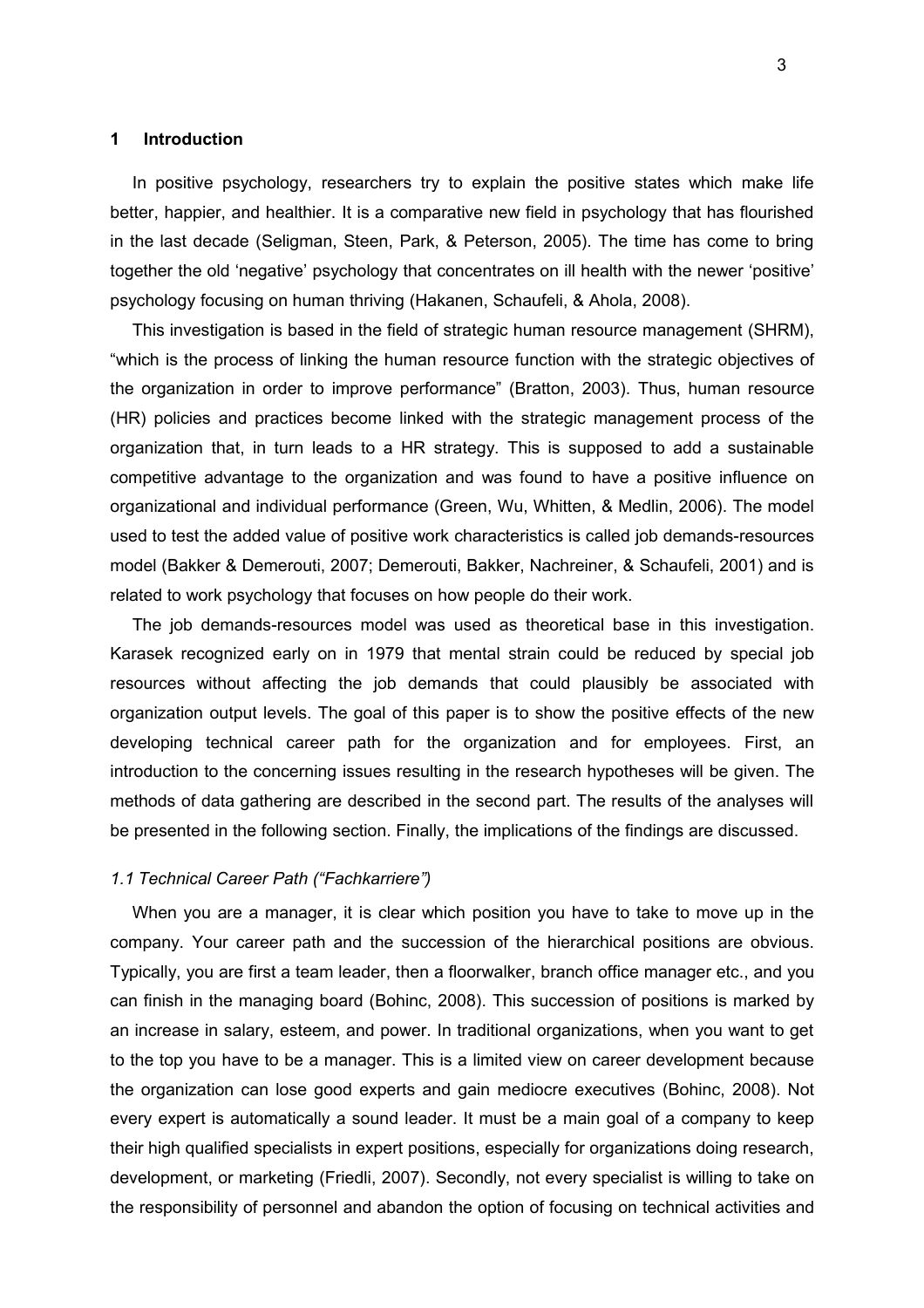working in research projects (Hofmann, 2007). It would be more efficient to honor experts and use their expertise by offering them adequate professional growth opportunities, because the acquisition and development of new employees seems to involve a greater deal of expense than to commit existing employees to the company (Stock-Homburg, 2009).

Grzeda (1999) developed a series of propositions dealing with changes in managerial careers and noticed the change in "contemporary managerial career patterns in which blends of professional and entrepreneurial careers, skill development and skill marketing become the determinants of career success". There is a trend to organize companies more and more horizontally due to slower economic growth and organizational change (Friedli, 2007). For this reason, there is a decrease in executive positions (Biehal, & Scheinecker, 2006; Bohinc, 2008; Malik, 2000; Thom, 2007). In 1992, Weiner, Remer, and Remer predicted that a logical consequence of "flatter" organizations is lateral rather than vertical mobility. Therefore big organizations have developed an alternative to the traditional management career: the technical career path, and the project career. The focus here is clearly on the first one (Friedli, 2007). It offers specialists, as opposed to the managers, opportunities for further development and acknowledgment. It is very important to offer the same material and immaterial promotions for specialists as offered for managers (Hofmann, 2007). Thus, specialists must become visible as experts within the organization without implicitly having personnel responsibility but can be just as acknowledged as the managers (Thom, 2007). A lot of companies have already so-called technical career paths (as IBM) and use them not only as an alternative hierarchical system but also for transferring knowledge within the organization (Borlinghaus, 2001).

#### Box 1. Description of the technical career path in this study.

Also within T-Systems, whose employees will be investigated in this study, a technical career path system has been implemented. Drawing on a global infrastructure of data centers and networks, T-Systems operates information and communication technology (ICT) systems for multinational corporations and public sector institutions. On this basis, Deutsche Telekom's corporate customers arm provides integrated solutions for the networked future of business and society. Deutsche Telekom is one of the world's leading telecommunications companies. Some 46,000 employees at T-Systems combine industry expertise and ICT innovations to add significant value to customers' core business all over the world. The corporate customers arm generated revenue of around EUR 9.3 billion in the 2008 financial year. The instrument of the technical career path at T-Systems is called "Go Ahead!" and consists of several elements. Competence profiles describe development paths for key positions of the organization containing five vertical development stages. The employees assess their development stage and, during the employee development discussion (EDD), they debate the result with their line manager and agree on development goals to reach within the next year. Qualification-programs (off-the-job, and on-the-job measures) help to realize these development goals. A special program is offered for high potentials and high performers within the company. The so-called Expert Career aims to reward their performance by awarding promotions without the responsibility of personnel but not exceeding technical guidance. The line manager identifies these high potentials and high performers during the EDD. Within the following management meetings, the nominated candidates are confirmed and then promoted to special programs. By this means, the employees are supported by their supervisor, get performance feedback, and development opportunities.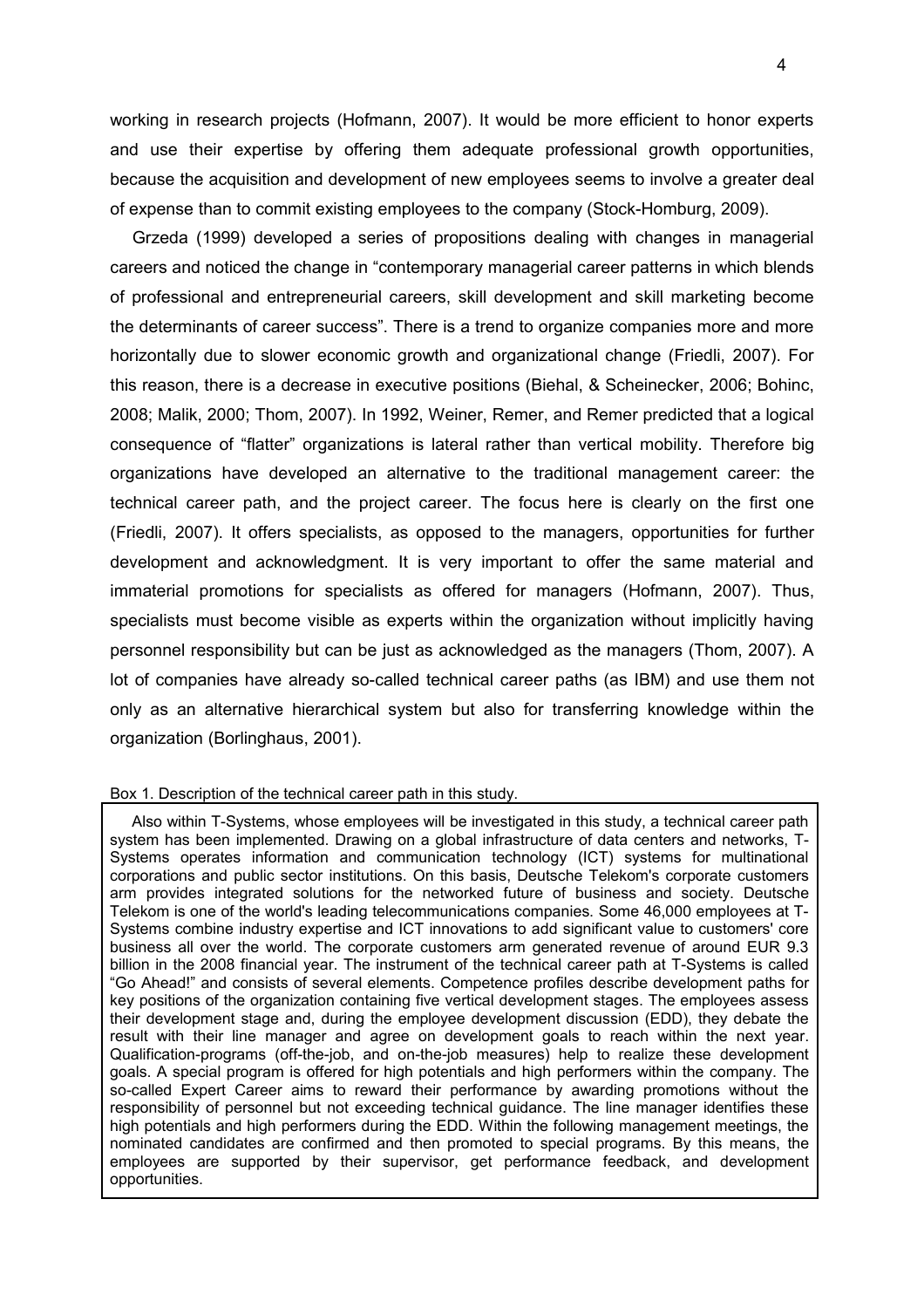#### <span id="page-4-0"></span>*1.2 The Job Demands–Resources model*

The model used in this investigation is called the Job Demands–Resources model (JD–R model; Bakker, & Demerouti, 2007; Demerouti et al., 2001) which divides work characteristics into job demands (e.g. workload) and job resources (e.g. personal growth, autonomy). *Job resources* refer to aspects of the job that are either/or: (1) functional in achieving work goals; (2) able to reduce job demands and the associated physiological and psychological costs; (3) capable of stimulating personal growth and development. They contain physical, psychological, social, or organizational factors. *Job demands* refer to the physical, psychological, social, or organizational aspects of the job that require sustained physical and/or psychological (cognitive and emotional) effort and are consequently associated with certain physiological and/or psychological costs (Bakker, Demerouti, & Verbeke, 2004).

A proposition of the JD–R model is that high job demands may exhaust employees which could consequently lead to impairment of health (Bakker, Demerouti, & Euwema, 2005) and a reduction in in-role performance due to exhaustion (Bakker et al., 2004). Another consequence of high job demands could be cynicism which influences absence duration (Bakker, Demerouti, Taris, Schaufeli, & Schreurs, 2003). On the other hand, a lack of job resources may reduce motivation (Bakker et al., 2005). Having few job resources can reduce extra-role performance due to disengagement (Bakker et al, 2004), drive up turnover intention (Schaufeli, & Bakker, 2004), and increase absence frequency (Bakker, Demerouti, Taris et al., 2003). Thus, these two types of work characteristics (demands and resources) evoke two different processes that lead once to impairment of health and otherwise to lack of motivation.

Karasek's demand-control model (DCM; 1979, 1982) attested that job resources (autonomy and social support) 'moderate' or 'buffer' the impact of job demands on stress reactions such as exhaustion, depression, absenteeism, pill consumption, and job dissatisfaction. Bakker et al. (2005) expanded this model by claiming that several *different* job resources (performance feedback, quality of the relationship with the supervisor etc.) can play the role of buffer for several *different* job demands, not only for work overload but also for emotional demands, physical demands, and work-home interference.

The beginning of the health impairment process leading to burnout was assumed to exist only in the human service sector (Maslach, & Schaufeli, 1993) but Demerouti et al. (2001) and Bakker, Demerouti, de Boer, & Schaufeli (2003) discovered that the model can be expanded to employees in different organizations confronted with different working environments.

The main components of the job demands-resources model will be explained in the following two sections.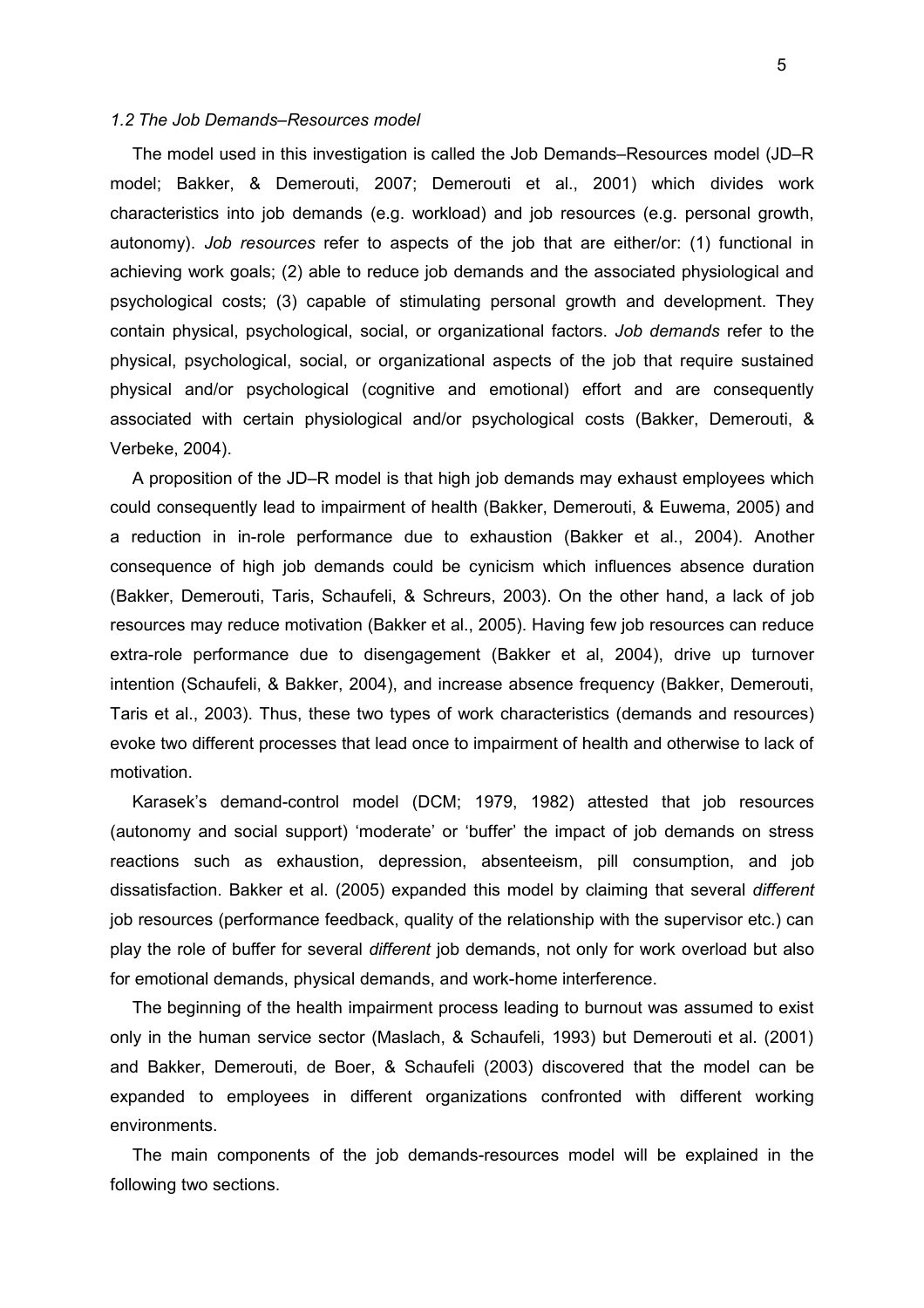#### <span id="page-5-1"></span>*1.2.1 Burnout*

Maslach and Jackson (1986) defined burnout as a work-related stress syndrome that was originally observed among those who do 'people work'. Maslach, Jackson, and Leiter (1997) presume burnout as a syndrome of exhaustion, cynicism towards work, and reduced professional efficacy. Exhaustion refers to fatigue. Cynicism or depersonalization reflects a distant attitude towards one's work. Finally, professional efficacy encompasses aspects of occupational accomplishments (Schaufeli, & Bakker, 2004). Bakker, Demerouti, de Boer, and Schaufeli (2003) argue that exhaustion and cynicism are the core dimensions of burnout. For this reason, professional efficacy is excluded from this investigation. Exhaustion is presumed to be the result of high job demands and part of the health impairment process. On the contrary, cynicism is expected to be an outcome of lack of job resources and therefore part of the motivational process.

#### <span id="page-5-0"></span>*1.2.2 Organizational Commitment and Job Satisfaction*

The JD-R model states further that high job resources have a positive effect on organizational commitment of the employee. Meyer and Allen (1991) considered commitment as a multidimensional concept made up of three components: affective, normative, and continuance commitment. Affective commitment refers to employees' emotional attachment to, identification with, and involvement in the organization. Normative commitment reflects a feeling of obligation to continue employment. Finally, continuance commitment refers to an awareness of the costs associated with leaving the organization or to the perceived number of employment alternatives and degree of sacrifice. Bakker, Demerouti, de Boer, and Schaufeli (2003) tested these three components of commitment within the job demandsresources model as moderators between job resources and absence frequency. All manifest variables loaded significantly on the intended latent factors, except normative commitment. Consequently, normative commitment has been omitted from this investigation while affective and continuance commitment remained.

Job satisfaction is defined as a positive emotional state resulting from work experience (Marks, Murray, Evans, Willig, Woodall, & Sykes, 2006). Chiu and Chen (2005) claimed that namely intrinsic job satisfaction is a mediator variable in the relationship between several job resources and organizational citizenship behavior. Thus, job satisfaction seems to have a connection with job characteristics. Schmidt (2007) detected a significant direct influence of affective commitment for job satisfaction. It is worth to test job satisfaction as an outcome element of the JD-R model. Job satisfaction and organization commitment have been associated with knowledge-worker retention, intrinsic motivation, improved customer relations and improved performance, as well as decreased incidences of burnout (Bell-Roundtree, 2004) and therefore are important job attitudes which can be influenced by human resources policies (Rayton, 2006).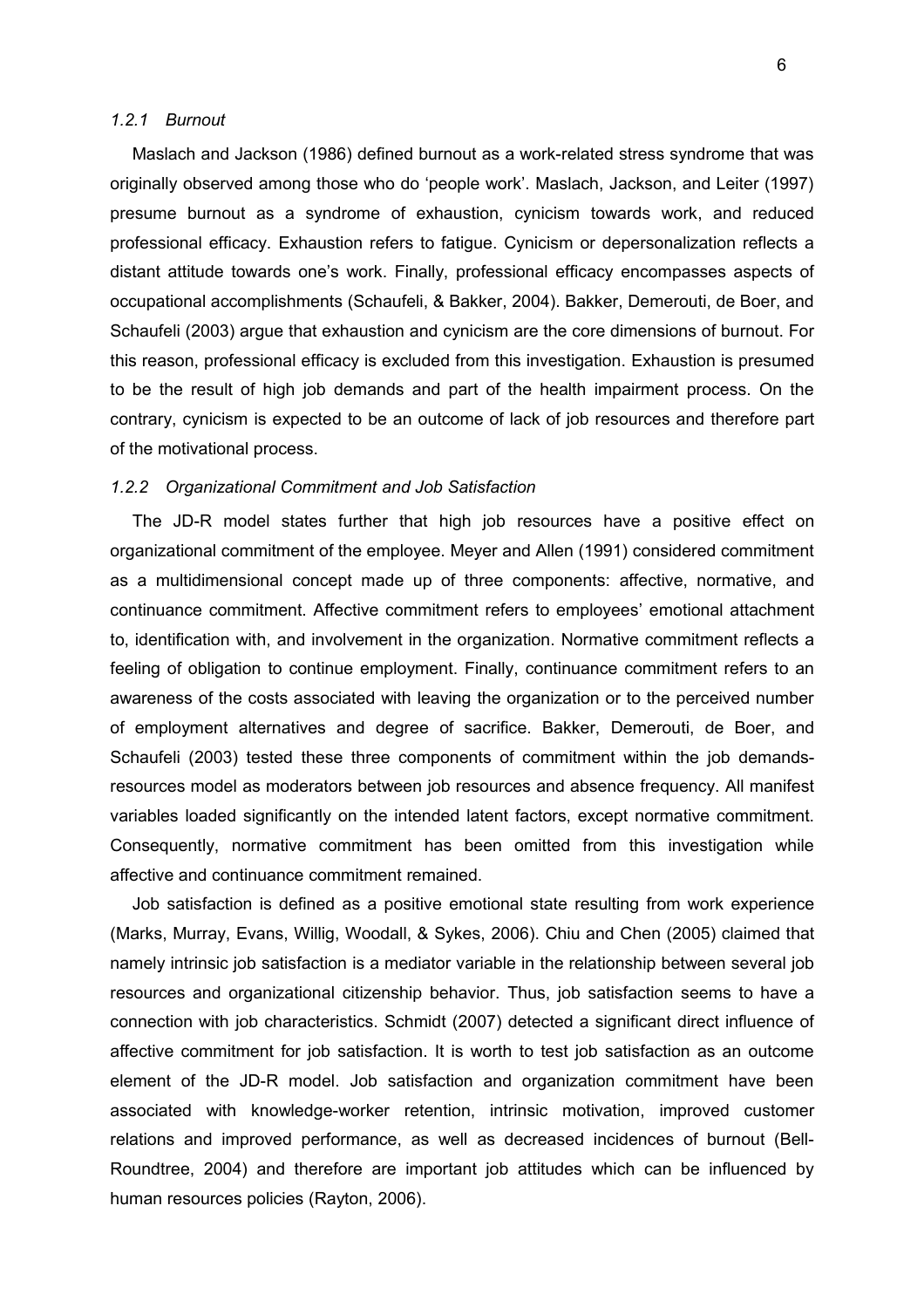#### <span id="page-6-0"></span>*1.3 The Present Study*

There are different job demands and resources for every organization. This is the accomplishment of the job demands-resources model which expands the demand-control model developed by Karasek (1979) and the Effort-Reward Imbalance (ERI) model from Siegrist (1996). To find out which *job demands* are essential for any organization, explorative interviews with job incumbents from different layers of the organization are advised (Bakker, & Demerouti, 2007). Following an internship in the investigated organization in the human resources department for half a year it was possible to form a detailed picture of the issues playing a role within T-Systems, the organization this investigation took place. A substantial reorganization took place during this time which has just recently ended. T-Systems was split into two parts. One part merged with T-Home (another subcompany of 'Deutsche Telekom') while the other represents T-Systems, an independent company. The first job demand that was chosen is therefore *exposure to reorganization.* A lot of employees left the company because of personnel restructuring. That created *future job insecurity* for the employees. The same amount of work had to be done by a reduced number of people which lead to *work overload,* the last job demand included in this study.

*Job resources* were analyzed that are recognized by several authors as being important for many employees within different working environments and which are relevant in the context of T-Systems' technical career path. Hackman and Oldham (1975) consider feedback from agents and from the job itself as essential aspects belonging to the five core dimensions of job characteristics. Constructive feedback helps employees perform more effectively and improves the communication between supervisors and their employees (Bakker et al., 2005). In order to improve performance in the future, an employee needs to know what his or her weaknesses were in the past and how to correct them in the future (Cascio, & Aguinis, 2005). Employees get *performance feedback* from the competence profiles from which they can assess themselves through five developmental groups called expert groups and thereby recognize which competences they still lack within their group or, moreover, how they can achieve the next level. This is functional in achieving work goals. It is also the task of the line managers to give constructive feedback to their employees within the EDD. Social support is supposed to buffer the symptoms of negative task characteristics (Karasek, Triantis, & Chaudhry, 1982), whereby House and Wells (1978, in Karasek et al., 1982) find supervisory support to be more salient than co-worker support. Social support can, furthermore, help to achieve work goals (Bakker et al., 2005). S*upervisor support* can especially put demands in another perspective and help employees in coping with them. Thus, it helps in reducing job demands and the associated costs. Another aspect of job resources is to stimulate personal growth and development. At T-Systems, this is achieved through strategic promotional programs which are part of the technical career path system.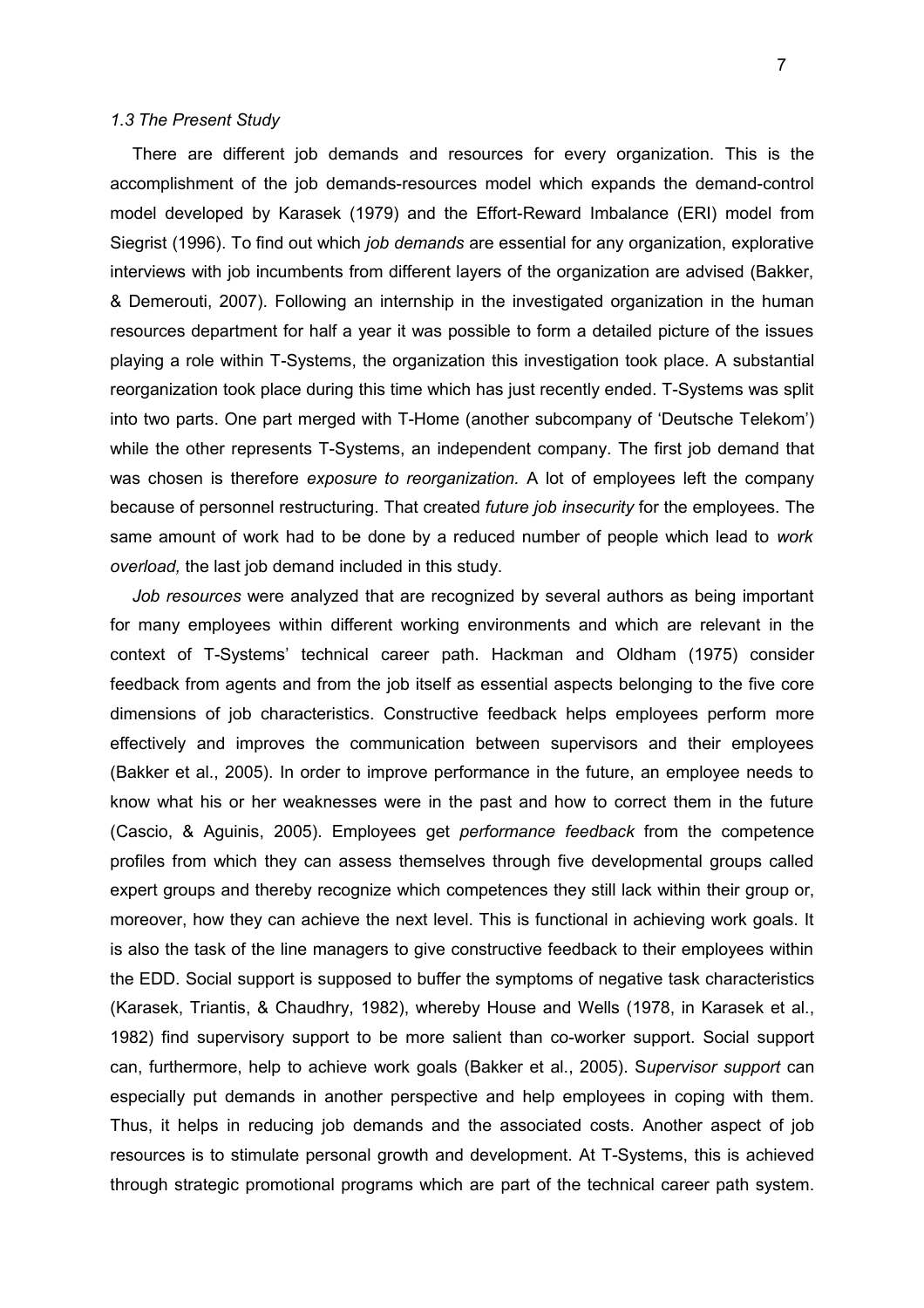O*pportunities for professional development* are commonly said to be an intrinsic job resource and have powerful motivational effects (Bakker, Demerouti, Taris et al., 2003). The technical career path is supposed to have a positive influence on employees in the following ways.



Fig. 1. The Job Demands–Resources Model Applied to T-Systems' Technical Career Path and with Job Satisfaction as an additional element (Hypotheses  $H_{1-4}$ ).

Cross-links exist between the health impairment and the technical career path driven processes:

*Hypothesis 1*.

- a) Job demands and job resources are negatively related.
- b) Job resources are negatively related to exhaustion.
- c) Commitment and burnout are negatively related.

Drawing on the main propositions of the JD-R model, it can be hypothesized that (see fig. 1):

*Hypothesis 2.*

In line with the health impairment process of the JD-R model, job demands are primarily and positively related to exhaustion and primarily and positively related to cynicism.

*Hypothesis 3*.

In line with the motivational process, technical career path specific job resources are primarily and positively related to commitment and primarily and negative related to cynicism.

Mattila (2006) detected a negative significant relationship between burnout and job satisfaction, and a positive significant correlation between job satisfaction and organizational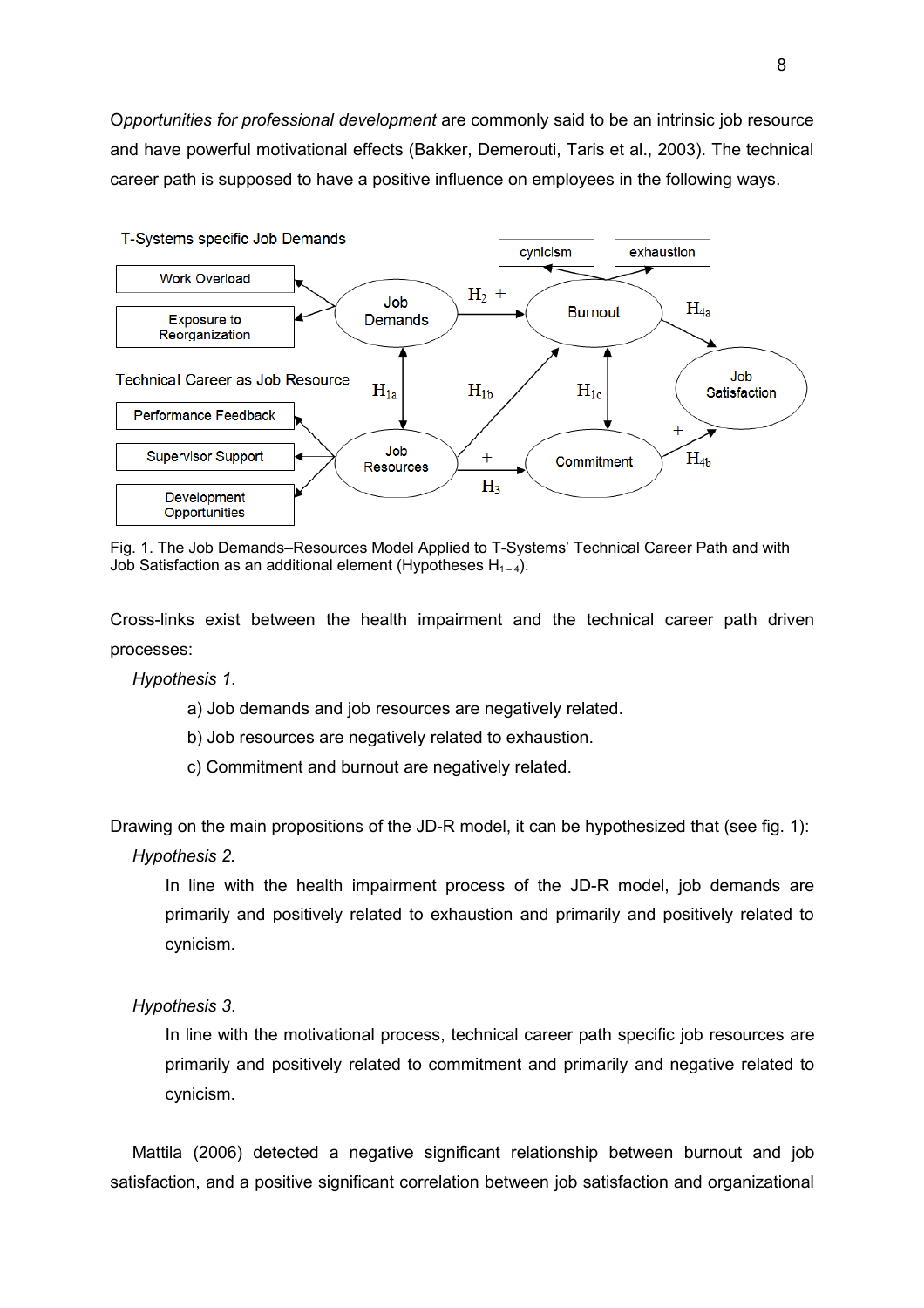commitment in IT workers. Burnout and commitment are elements of the JD-R model. This model is robust with different national and occupational contexts (Llorens, Bakker, Schaufeli, & Salanova, 2006). From this a new element for the JD–R model could follow.

#### *Hypothesis 4.*

Job satisfaction will be negatively related with the two burnout dimensions and positively related with commitment.

In the JD-R model, job resources act by definition as buffers of burnout: job resources reduce job demands and the associated physiological and psychological costs (Bakker et al., 2004). In this investigation, the buffer hypothesis is tested for T-Systems specific job demands and specific job resources supported by the technical career path on the two core dimensions of burnout. This leads to the following:

*Hypothesis 5.*

Job resources (supervisor support, performance feedback, and professional development) will buffer the impact of high job demands (work overload, and exposure to reorganization) on burnout (cynicism and exhaustion).

#### <span id="page-8-1"></span>**2 Methods**

#### <span id="page-8-0"></span>*2.1 Participants & Procedure*

A questionnaire was distributed among all 112 participants of a program for high potentials of Systems Integration, a department of T-Systems, in Germany. High potentials are employees who are optimally set on their present function, but show competences of the next higher expert group level. During the promotion program, they get systematically prepared for a function in the next higher expert group. T-Systems has about 46,000 employees all over the world. On the basis of the literature and interviews with employees of T-Systems, a list of two job demands was complied. With respect to the goals of the technical career path three job resources were identified. Employees were kindly requested to fill out the questionnaire, and to give it back to their trainer during the program. The confidentiality and anonymity of the answers were emphasized. A total of 72 employees filled out and returned the questionnaire to the trainers (response rate: 64.3 %). The sample included 64 males (88.9 %) and 8 females (11.1 %). Their mean age was 41.69 years (SD = 6.04) and mean organizational tenure was 11.60 years (SD = 5.55). All of them were experts with no leadership or just technical guidance employed as consulting managers ( $N = 18, 25.0$ ) %), project managers (N = 24, 33.3 %), IT engineers (N = 11, 15.3 %), service delivery managers ( $N = 3, 4.2$  %), or had mixed / double functions ( $N = 11, 15.3$ %). Five respondents did not state their function (6.9 %).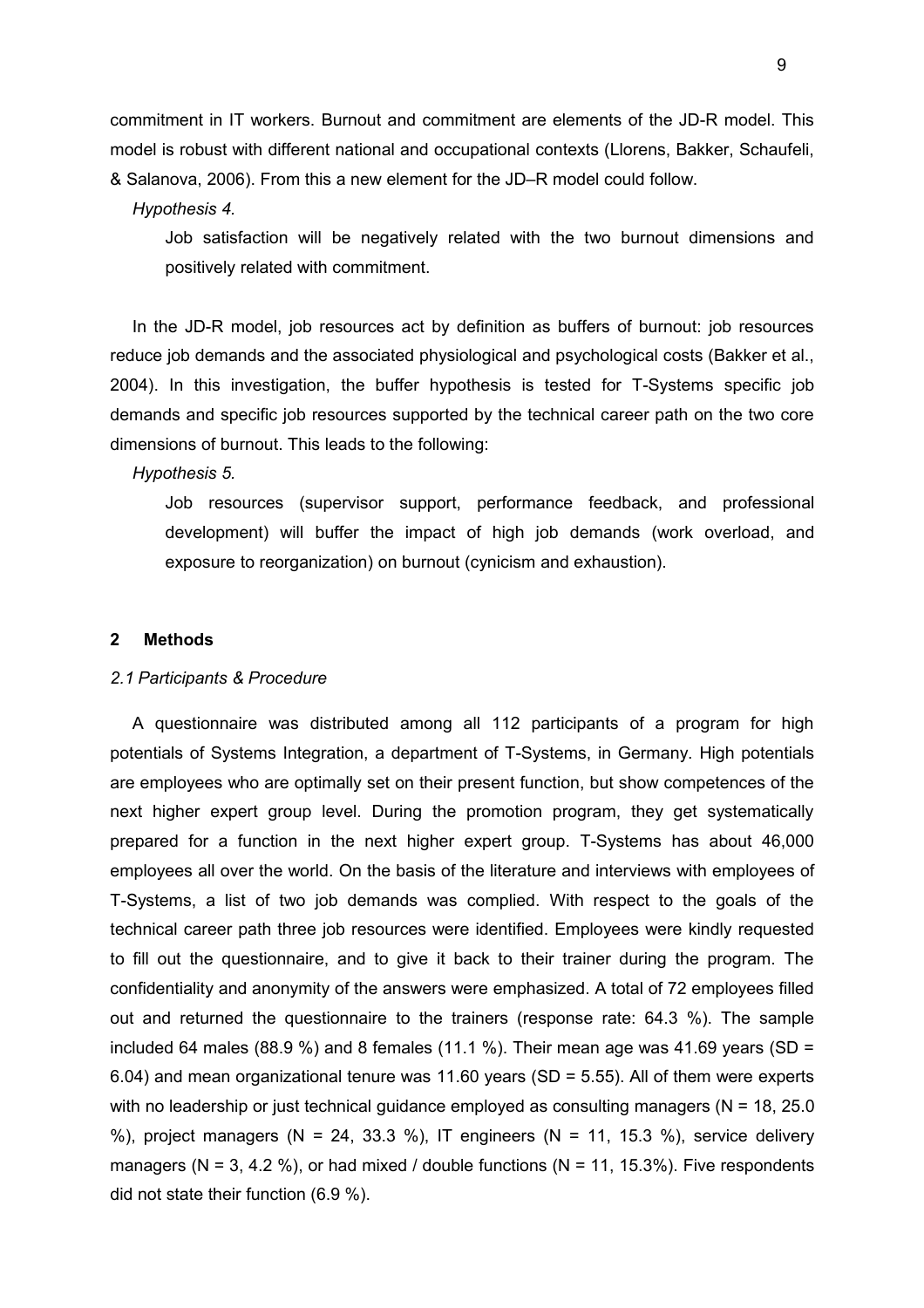#### <span id="page-9-0"></span>*2.2 Measures*

*Job demands.* Two job demands were included in the questionnaire. *Exposure to reorganization* was measured with a short self-developed scale. The scale included four items measured on a 4-point scale (1 = *totally disagree*, 4 = *totally agree*). Unfortunately, the scale did not prove to be reliable and was therefore excluded from further analyses. For example, an item was, "I have to adjust frequently to changes in my organization." *Work overload* was measured with a four-item scale on the basis of Karasek's Job Content Instrument (1984, 2008), including: "My work requires working very hard." (1 = *totally disagree*, 4 = *totally agree*). The final internal consistency of the job demands scale was not very high but sufficient with a Cronbach's α of .61. One of the four items had to be deleted, "My work goals are not clearly." Nevertheless, it was decided, that the scale would be kept because the low reliability could be due to the translation into German. *Future job insecurity* was excluded from the model because of political reasons. In the context of restructuring and a recently finished compensation program it was abandoned to ask these questions.

*Job resources.* Three job resources were included in the present research. *Performance feedback* was assessed with a three-item scale developed by Bakker, Demerouti, Taris, Schaufeli, and Schreurs (2003), for example, receiving sufficient information about work goals (1 = *never*, 5 = *always*). Cronbach's α was .72. *Possibilities for professional development* were measured with a four-item scale developed by Bakker, Demerouti, Taris et al. (2003) ranging from 1 (*never*) to 5 (*always*)*.* An example was, "My work offers me the opportunity to learn new things." Additionally, two items were self-constructed to shape the concrete situation. A sample item was, "The competence profiles show me my development opportunities." (Cronbach's α = .75). *Supervisor support* was assessed with a scale developed by Peeters, Buunk, & Schaufeli (1995), including: "My supervisor pays attention for my feelings and problems." (1 = *never*, 5 = *always*). It consisted of four items. The internal consistency was high with a Cronbach's α of .85.

All scores were coded such that higher scores referred to higher job demands and more job resources, respectively.

*Burnout* was assessed using the Maslach Burnout Inventory–General Survey (MBI–GS; Schaufeli, Leiter, Maslach, and Jackson, 1996). This burnout scale includes more generic dimensions which are not limited to the human service sector. The dimensions used are exhaustion, and cynicism (Schaufeli et al., 1996). *Exhaustion* was measured with a German five-item scale, including "I feel burned out from my work." translated by Klattenbach and Demerouti (2002). Cronbach's α was .73. *Cynicism* was measured with four items. An exemplary item was, "I have become more cynical about whether my work contributes anything." Participants were asked to indicate the extent to which they agreed with each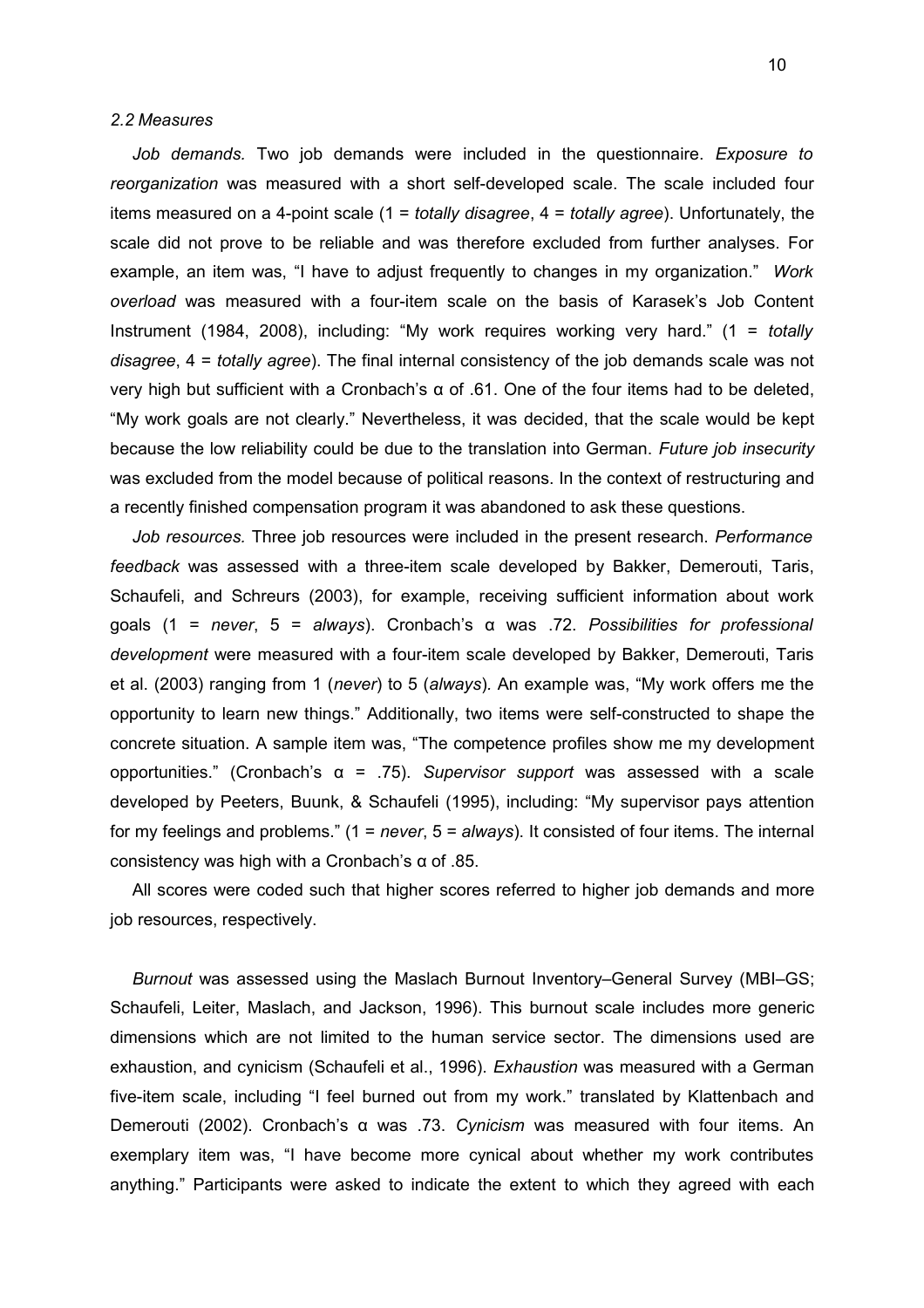statement using a 4-point Likert-scale ranging from 1 (*totally disagree*) to 4 (*totally agree*). After deleting one item the internal consistency was sufficient for the cynicism scale: Cronbach's α = .67. Also here the elimination of one item did not lead to the exclusion of the whole scale due to the translation which could have caused the low reliability. High scores indicated a high degree of burnout symptoms.

*Commitment* was measured with a short scale of five items developed by Klattenbach and Demerouti (2002). Affective commitment was measured with three items, including "I tell my friends that it is great to work for my organization." Continuance commitment was assessed with two items, "My organization I work for is the best I can imagine." The five items together formed the organizational commitment scale: Cronbach's α = .72 (after removing one item). For the same reasons as with the workload and cynicism scale the commitment scale was further used in this investigation. The answer scale ranged from 1 (*totally disagree*) to 4 (*totally agree*). High scores on the scale were indicative of organizational commitment.

*Work satisfaction* was measured with just one general item, "How satisfied are you with your general work situation?" (1 = *totally satisfied*, 5 = *totally not satisfied*). Wanous, Reichers, and Hudy (1997) showed in their meta-analysis that single-item measures are highly correlated with multi-item job satisfaction scales. This is a valid and economical measure of general job satisfaction (de Jonge, Dollard, Dormann, le Blanc, and Houtman, 2000). The scale was recoded so that high scores point to high job satisfaction.

#### <span id="page-10-0"></span>*2.3 Descriptive Statistics*

Table 1 shows the means, standard deviations, internal consistencies (Cronbach's alphas), and correlations among all variables. The reliability of workload, performance feedback, supervisor support, development opportunities, exhaustion, cynicism, and commitment was good. The internal consistencies of workload and cynicism were not very high with .61 and .67 but sufficient. *Exposure to reorganization* had no reliability and therefore had to be excluded from further analyses. Respectively one item of cynicism, workload, and commitment had to be deleted to guarantee a high enough reliability. One reason why valid scales like these three did not have enough reliability could be due to the German translation. The correlations were in the right direction even if not every correlation was on a significant level. The relation between performance feedback and exhaustion was the only correlation in which the direction was opposite the expectation, although the positive direction of correlation was not significant.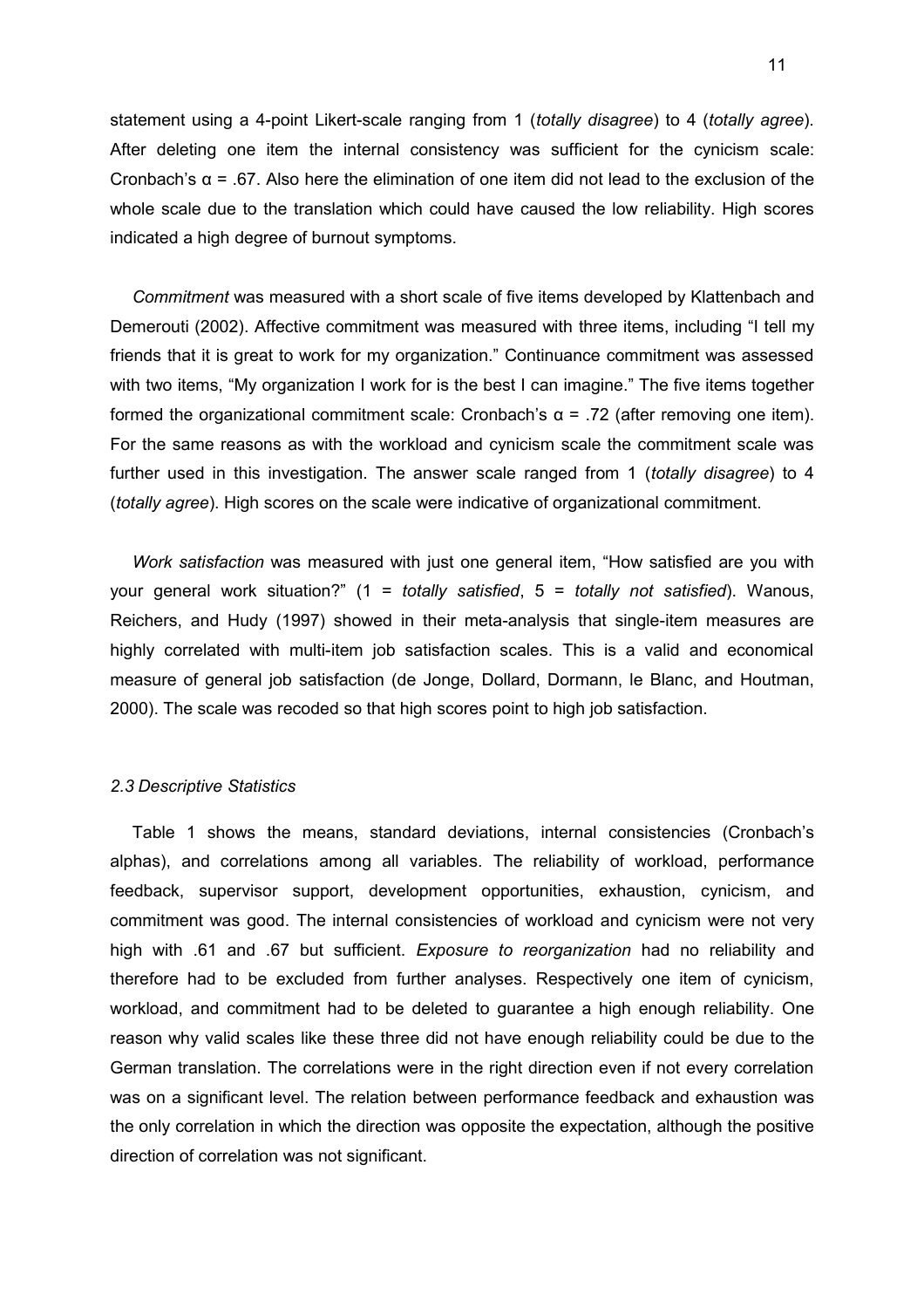#### <span id="page-11-0"></span>*2.4 Analyses*

The data were analyzed with the statistical program SPSS 17.0. The distribution of all variables were examined by taking a closer look at histograms, boxplots, skewness, standard error of skewness, kurtosis, and the standard error of kurtosis to detect the degree of skew and kurtosis of all variables (Miles, & Shevlin, 2007). The variable 'supervisor support' had a moderate degree of skew (-0.597); this was significant, as 0.597 is greater than two times the standard error of skewness ( $2 * 0.283 = 0.566$ ), but probably not high enough to concern us. Miles and Shevlin (2007) cautiously suggest that if the skewness statistic is less than 1.0, there should be little problem. The skewness of the variable cynicism was slightly bigger than 1.0 with 1.128 and with a standard error of 0.289 also significant. There should be awareness that it might be having an effect on the parameter estimates, but because it was less than 2.0 it is probably not problematic (Miles, & Shevlin, 2007). The data were normally distributed with regard to kurtosis. Although the variables supervisor support and cynicism were not complete normally distributed the skewness was not high enough to bother us. No outliers were deleted. The outliers were not extreme and because of the small sample, all of the data was modeled.

The five hypotheses were tested with six different multiple regression analyses. Hypotheses 1 a, b, and c were tested with Pearson's correlations. Hypothesis 2 was tested with two multiple regression analyses because the effect of job demands was tested for each dimension of burnout (exhaustion and cynicism) with one regression analysis respectively. Also hypotheses 3 was checked with two multiple regression analysis, one tested the effect of job resources on commitment, while the other tested the effect of job resources on cynicism. Hypothesis 4a was tested with two multiple regression analyses and hypothesis 4b with on multiple regression analysis. The last hypothesis could not be tested because no significant relationship between job demands and job resources could be found.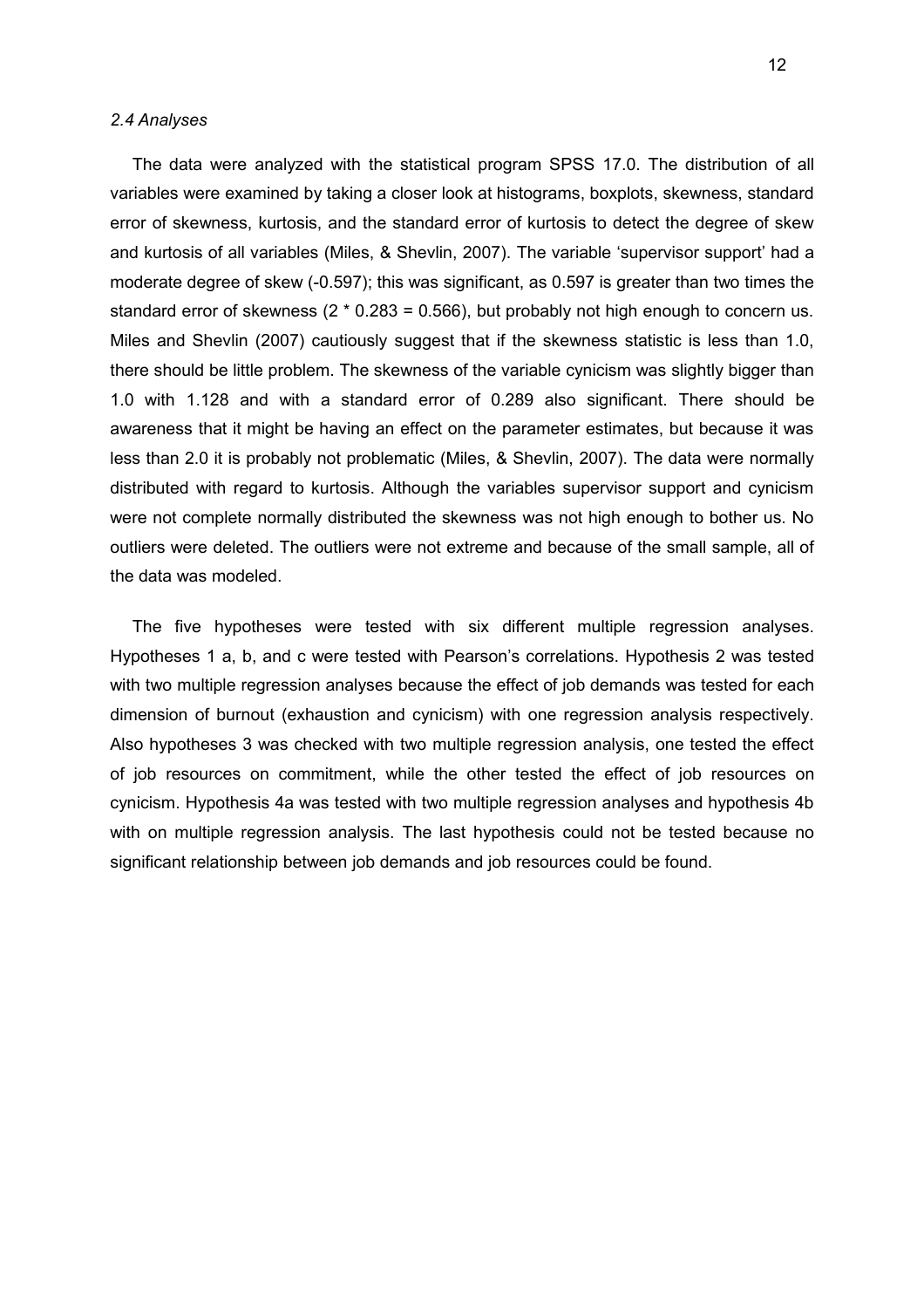# Table 1

*Means (M), standard deviations (SD), internal consistencies (Cronbach's alphas on the diagonal), and correlations (r) among variables, N = 72*

|   | Variable                  | Range   | M    | <b>SD</b> |          | $\overline{2}$ | 3       | 4       | 5        | 6        |        | 8    |
|---|---------------------------|---------|------|-----------|----------|----------------|---------|---------|----------|----------|--------|------|
|   | <b>Job Satisfaction</b>   | $(1-5)$ | 3.97 | .56       |          |                |         |         |          |          |        |      |
| 2 | Workload                  | $(1-4)$ | 2.83 | .56       | $-0.06$  | (.61)          |         |         |          |          |        |      |
| 3 | Performance Feedback      | $(1-5)$ | 3.48 | .82       | .22      | $-0.06$        | (.72)   |         |          |          |        |      |
| 4 | <b>Supervisor Support</b> | $(1-5)$ | 3.86 | .86       | $.32**$  | $-.04$         | .48**   | .85)    |          |          |        |      |
| 5 | Development Opportunities | $(1-5)$ | 3.53 | .61       | $.40**$  | $-11$          | $.30*$  | $.49**$ | (.75)    |          |        |      |
| 6 | Exhaustion                | $(1-4)$ | 2.12 | .52       | $-.30**$ | $.38**$        | .08     | $-0.00$ | $-.03$   | (.73)    |        |      |
| 7 | Cynicism                  | $(1-4)$ | 1.42 | .48       | $-37**$  | .12            | $-0.08$ | $-.28*$ | $-.28*$  | $.34***$ | (.67)  |      |
| 8 | Commitment                | $(1-4)$ | 2.74 | .54       | $.40**$  | .18            | $.30*$  | $.30**$ | $.41***$ | $-.11$   | $-.17$ | (72) |

 $*$  p < .05,  $**$  p < .01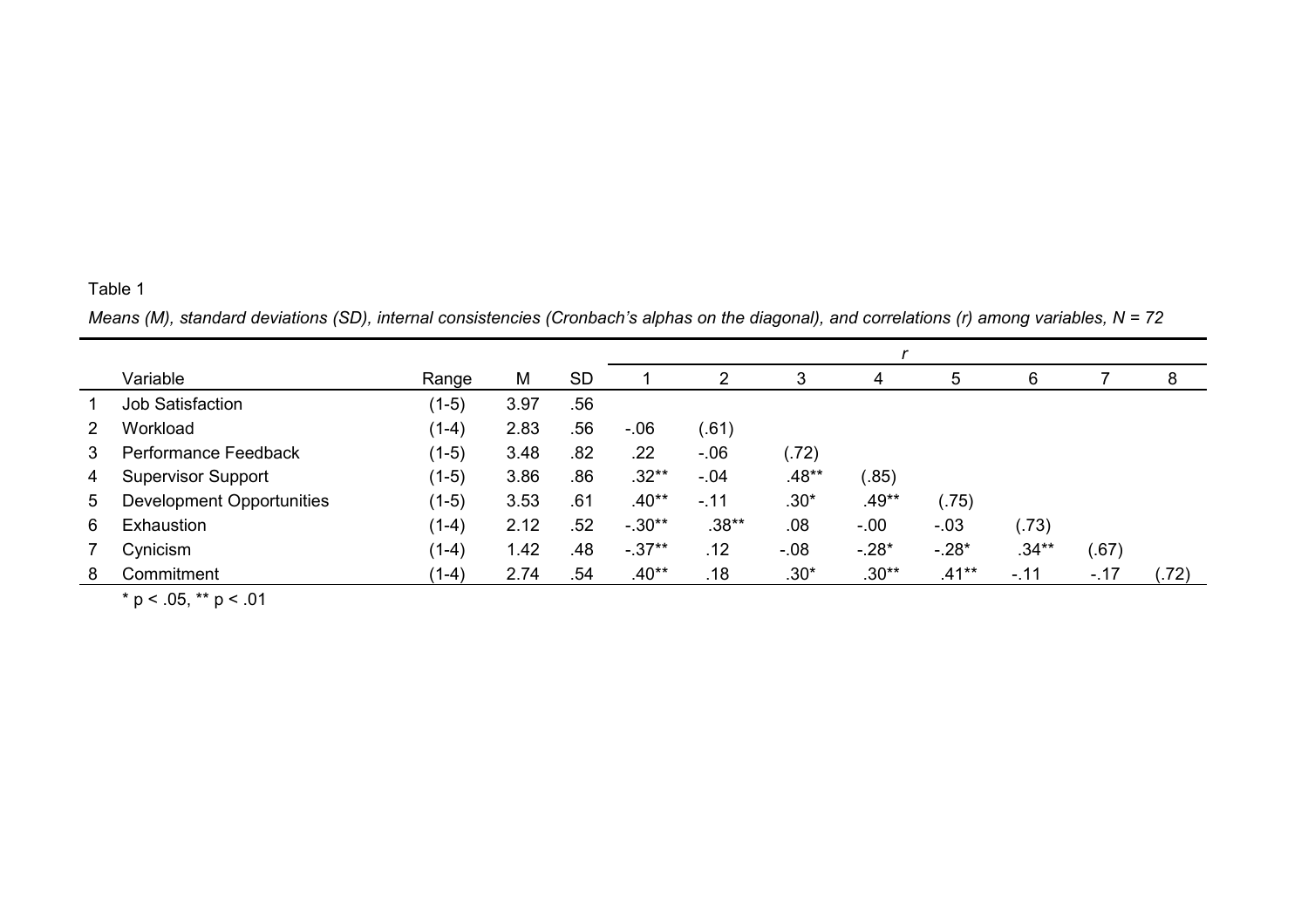#### <span id="page-13-0"></span>**3 Results**

Hypothesis 1a presumed that job demands and job resources are negatively related. Table 1 gives information for these correlations. All three job resources were negatively correlated with the only job demand workload (performance feedback -.06, supervisor support -.04, and development opportunities -.11). These are very weak and not significant correlations. Therefore hypothesis 1a had to be rejected. A negative correlation between exhaustion and the three job resources was presumed in hypothesis 1b. This hypothesis had to be rejected as well. No significant correlations could be found neither for performance feedback (.08), supervisor support (-.00) nor development opportunities (-.04). Hypothesis 1c stated that commitment and burnout are negatively related. No significant correlation could be detected neither between commitment and exhaustion (-.11) nor between commitment and cynicism (-.17). Therefore the hypothesis could not be confirmed with the data. In summary, hypothesis 1 and its sub hypotheses had to be rejected.

Besides the examination of the hypotheses, some other correlations from table 1 are noteworthy. First, *workload*, the only job demand, had a strong, significant, and positive correlation with exhaustion and a positive but not significant correlation with cynicism, the other burnout component. Second, the three components of job resources had a significant positive relation with commitment. Third, job resources were positively and significantly related among each other. In the same way the burnout components were related among one another. Fourth, supervisor support and development opportunities were significantly and negatively related to cynicism. No significant correlation could be found between performance feedback and cynicism. Fifth, the variable *workload* was negatively correlated with commitment but this relationship was not significant. Finally, job satisfaction was significantly and positively related to supervisor support, development opportunities, and commitment. Job satisfaction was significantly and negatively related to exhaustion and cynicism. *Workload* and performance feedback were not significantly bonded to job satisfaction.

Hypothesis 2 stated that job demands are positively related to exhaustion and positively related to cynicism. The only remaining job demand was *workload,* due to the fact that the scale *exposure to reorganization* had not been found reliable. Two multiple regression analyses with two steps each were used to test this hypothesis. Exhaustion was the dependent variable in the first multiple regression analysis. The three variables *sex*, *age* and organizational *tenure* were entered in the first step to control their potential influence on the relationship under construction. In step 2, the predictor *workload* was added to examine its unique main effect (table 2).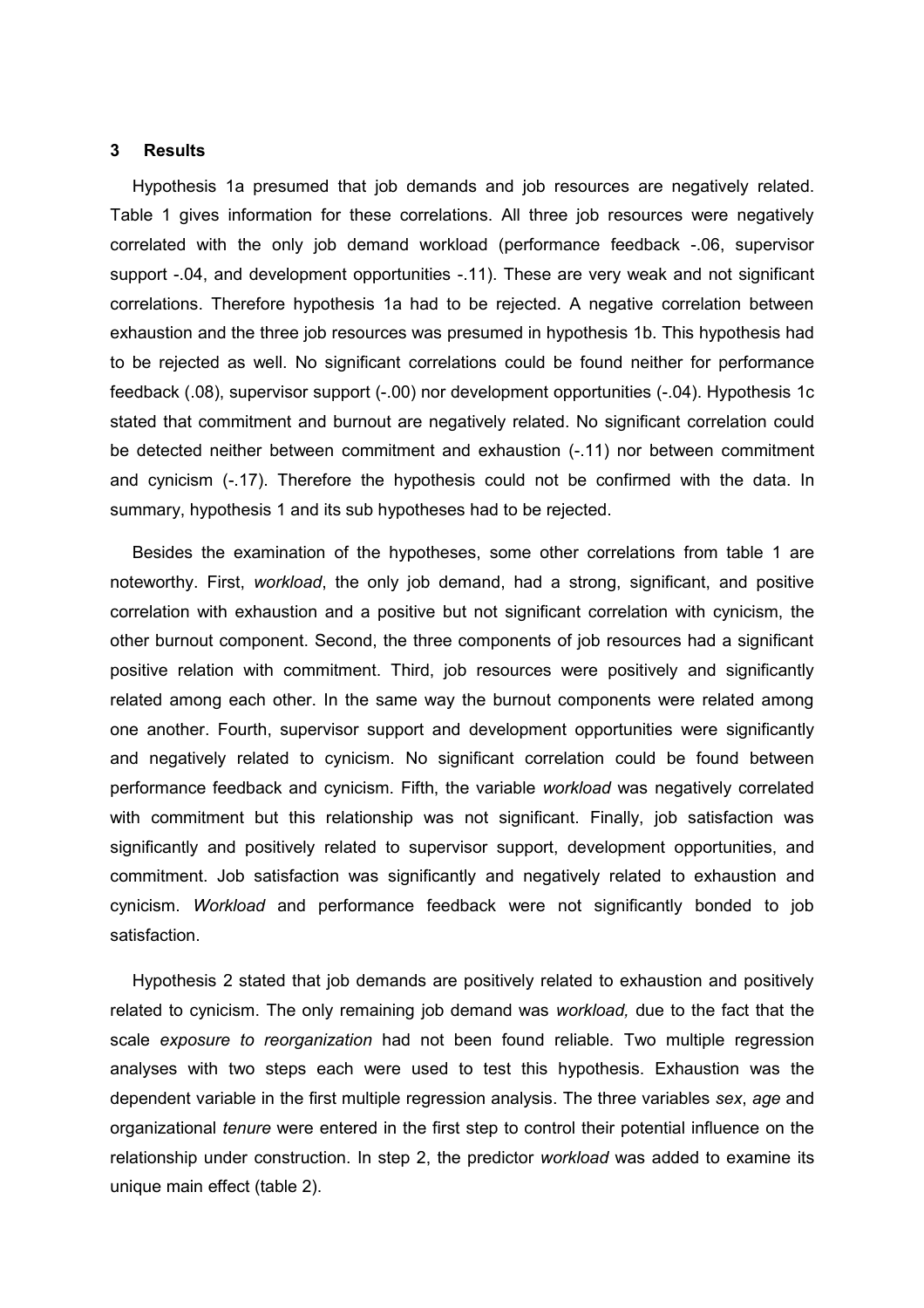#### Table 2

*The influence of job demand 'workload' on exhaustion (multiple regression analysis)*

|              | step 1      | step 2      |
|--------------|-------------|-------------|
|              | <b>Beta</b> | <b>Beta</b> |
| sex          | .189        | .197        |
| age          | $-0.010$    | .002        |
| tenure       | $-139$      | $-139$      |
| workload     |             | .363***     |
| $R^2$        | .062        | .194        |
| F            | 1.351       | $3.609*$    |
| $\Delta R^2$ |             | .132        |
| F change     |             | 9.798***    |
|              |             |             |

\**p* < .05, \*\**p* < .01, \*\*\**p* < .005*.* ENTER: *F* (4, 60) = 3.609, *p* = .011. Adjusted R<sup>2</sup> = .140.

Workload was a significant predictor of exhaustion when controlled for age, sex, and organizational tenure which seemed to have no effect on exhaustion. The variable *workload* added 13.2% of unique explained variance in exhaustion.

Cynicism was the dependent variable in the second regression analyses. Here, the three control variables (*sex*, *age*, and *tenure*) were also entered first. In the next step the predictor *workload* was added (table 3). Workload was not a significant predictor of cynicism (*p* = . 426). In the tested model, *sex* was the only variable that had significant influence on cynicism. Men were significantly more cynical ( $M = 1.47$ , SD = .49) than women ( $M = 1.08$ , SD = .15). Using the enter method, only a marginal significant model emerged for the control variables. The variable *workload* added no value to the model.

#### Table 3

|                                                 | step 1                     | step 2 |                               |
|-------------------------------------------------|----------------------------|--------|-------------------------------|
|                                                 | <b>Beta</b>                |        | <b>Beta</b>                   |
| sex<br>age<br>tenure                            | $.271*$<br>.041<br>$-.145$ |        | $.273*$<br>.036<br>$-.142$    |
| workload                                        |                            |        | .097                          |
| $R^2$<br>F<br>$\Delta \mathsf{R}^2$<br>F change | .096<br>2.197              |        | .106<br>1.799<br>.009<br>.624 |

*The influence of job demand 'workload' on cynicism (multiple regression analysis)*

 $p < .05$ . ENTER: *F* (4, 61) = 1.799, *p* = .141. Adjusted R<sup>2</sup> = .047.

Hypothesis 2 could be partially confirmed. Workload was a significant predictor of exhaustion but not of cynicism.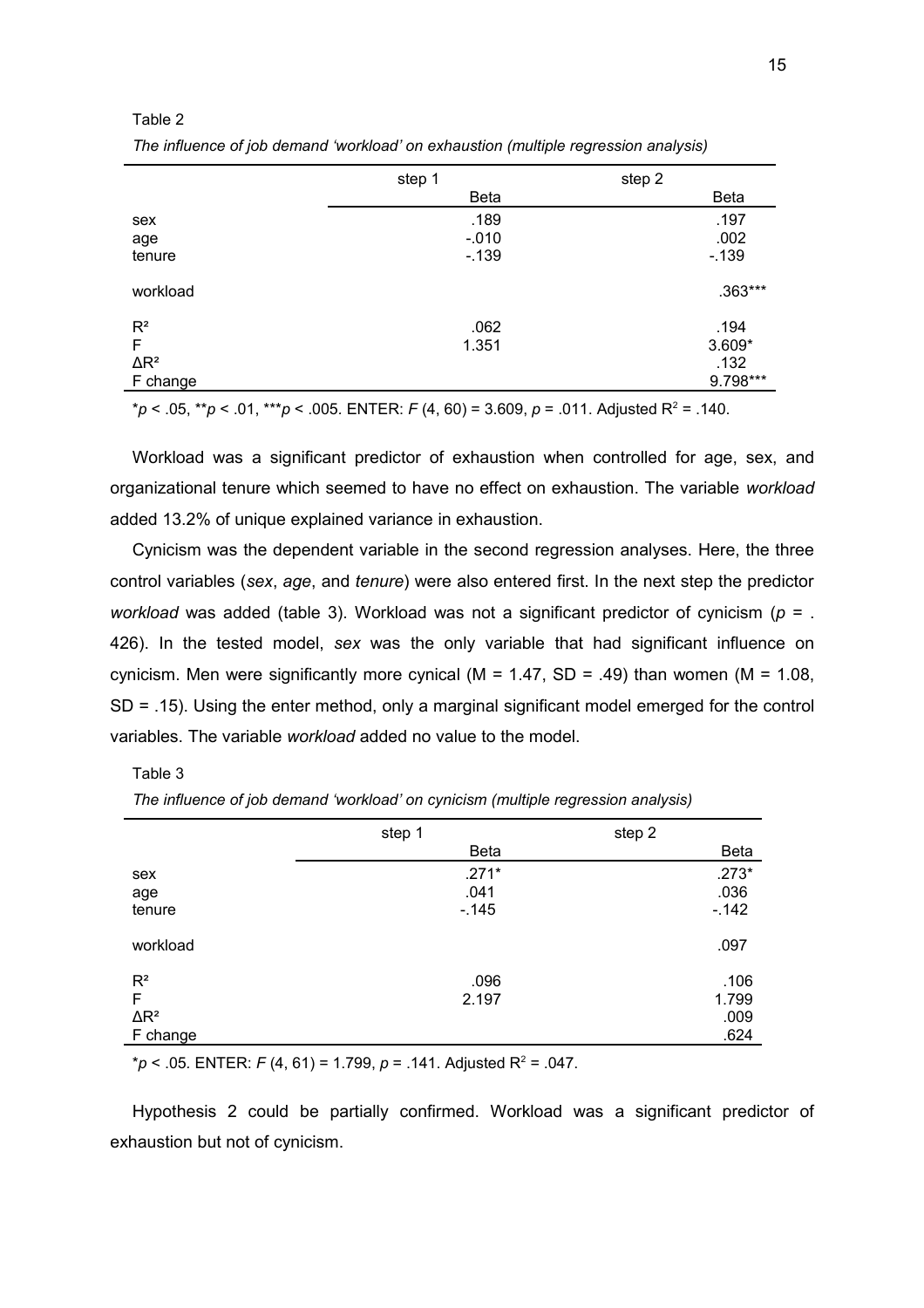The third prediction was that job resources (performance feedback, supervisor support, and development opportunities) are predictors of both commitment and cynicism. This hypothesis was tested with two multiple regression analyses done in the same manner as the antecedent analyses. In the first regression analysis, the control variables (*sex*, *age*, and organizational *tenure*) were entered and thereafter the three job resources were entered as predictors. Organizational commitment was the dependent variable. Neither sex nor age nor organizational tenure had any significant effect on commitment. Performance feedback and supervisor support also seemed to have no impact on the prediction of commitment (*p* = .158 and  $p = .877$ ), but a significant effect of development opportunities on commitment could be found. The variable 'development opportunities' was the only job resource that had significant influence on commitment (table 4). The Adjusted R<sup>2</sup> value of .142 indicates that nearly fifteen percent of the variance in commitment were predicted by the development opportunities of the employee.

Table 4

*The influence of job resources on commitment (multiple regression analysis)*

|                                                                         | step 1      | step 2                  |
|-------------------------------------------------------------------------|-------------|-------------------------|
|                                                                         | <b>Beta</b> | Beta                    |
| sex                                                                     | .092        | .032                    |
| age                                                                     | $-125$      | $-.128$                 |
| tenure                                                                  | .009        | $-.041$                 |
| performance feedback<br>supervisor support<br>development opportunities |             | .200<br>.024<br>$.331*$ |
| $R^2$                                                                   | .027        | .225                    |
| F                                                                       | .549        | $2.713*$                |
| $\Delta$ R <sup>2</sup>                                                 |             | .198                    |
| F change                                                                |             | 4.772**                 |

\**p* < .05, \*\**p* < .01*.* ENTER: *F* (6, 56) = 2.713, *p* = .022. Adjusted R<sup>2</sup> = .142.

In the second regression analysis the three control variables were entered into the equation. In the second step the three job resources were added. Here cynicism was the dependent variable of the model. In the first step neither age nor organizational tenure had an effect on cynicism. However, sex was a significant predictor of cynicism in step 1 as well as in step 2. This is in line with the results from hypothesis 2, but this time development opportunities had a significant influence on cynicism (table 5). The Adjusted  $R<sup>2</sup>$  value of .131 indicates that 13 % of the variability in cynicism were predicted by the development opportunities of the employee.

Due to the results of the multiple regression analyses, only development opportunities were a significant predictor of commitment and of cynicism. Hypothesis 3 could partially be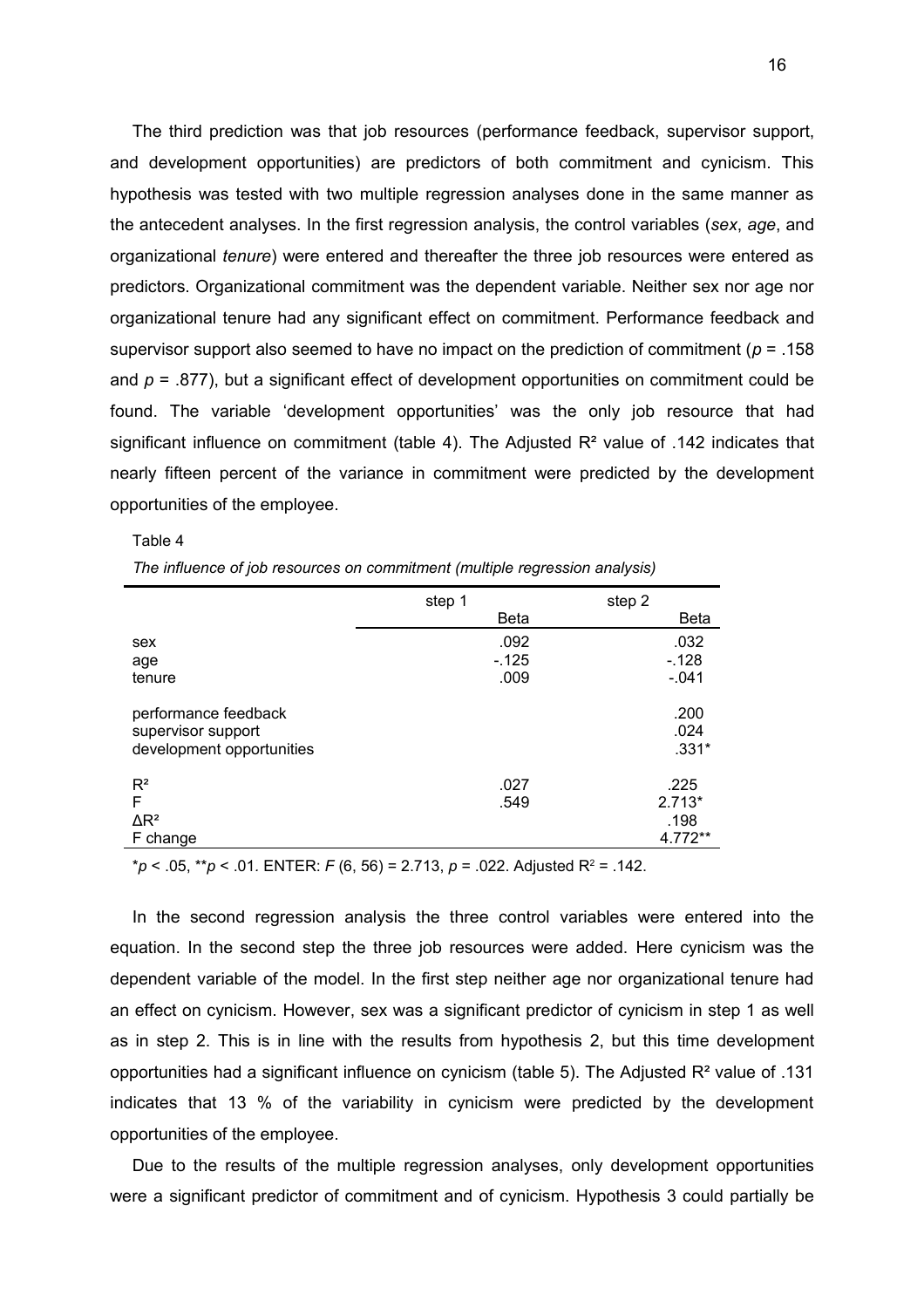confirmed. Not all job resources seemed to predict commitment and cynicism, but opportunities for professional development had a significant effect on both.

#### Table 5

*The influence of job resources on cynicism (multiple regression analysis)*

|                                                                         | step 1      | step 2                      |
|-------------------------------------------------------------------------|-------------|-----------------------------|
|                                                                         | <b>Beta</b> | Beta                        |
| sex                                                                     | $.264*$     | .283*                       |
| age                                                                     | .038        | .019                        |
| tenure                                                                  | $-131$      | $-.084$                     |
| performance feedback<br>supervisor support<br>development opportunities |             | .057<br>$-.128$<br>$-.291*$ |
| $R^2$                                                                   | .089        | .210                        |
| F                                                                       | 2.043       | 2.661*                      |
| $\Delta$ R <sup>2</sup>                                                 |             | .122                        |
| F change                                                                |             | $3.077*$                    |

\**p* < .05. ENTER: *F* (6, 60) = 2.661, *p* = .023. Adjusted R<sup>2</sup> = .131.

Hypothesis 4a, job satisfaction is negatively related to the two burnout components, was tested with two multiple regression analysis with job satisfaction as dependent variable. In the first equation, the control variables (sex, age, and organizational tenure) were entered in step one. In the next step workload was added and in the last step exhaustion. This sequence was chosen because workload is the only predictor of exhaustion in this model. Table 6 shows the results of the analysis. None of the control variables had an effect on job satisfaction. Also workload was no predictor of satisfaction felt at work. Although exhaustion was a significant predictor of job satisfaction, the overall model did not reach the significant level of .05 with  $p = 0.123$ . Exhaustion added 7.1 % of unique variance to job satisfaction. Therefore, the first hypothesis 4a had to be rejected.

Table 6

*The influence of job demand 'workload' and exhaustion on job satisfaction (multiple regression analysis)*

|                | step 1      | step2       | step 3      |
|----------------|-------------|-------------|-------------|
|                | <b>Beta</b> | <b>Beta</b> | <b>Beta</b> |
| sex            | .014        | .012        | .070        |
| age            | $-.074$     | $-.076$     | $-076$      |
| tenure         | .263        | .263        | .222        |
| workload       |             | $-.082$     | .026        |
| exhaustion     |             |             | $-.296*$    |
| R <sup>2</sup> | .059        | .063        | .134        |
| F              | 1.215       | 1.010       | 1.821       |
| $\Delta R^2$   |             | .007        | .071        |
| F change       |             | .429        | 4.810*      |

\**p* < .05, \*\**p* < .01, \*\*\**p* < .005. ENTER: *F* (5, 59) = 1.821, *p* = .123. Adjusted R<sup>2</sup> = .060.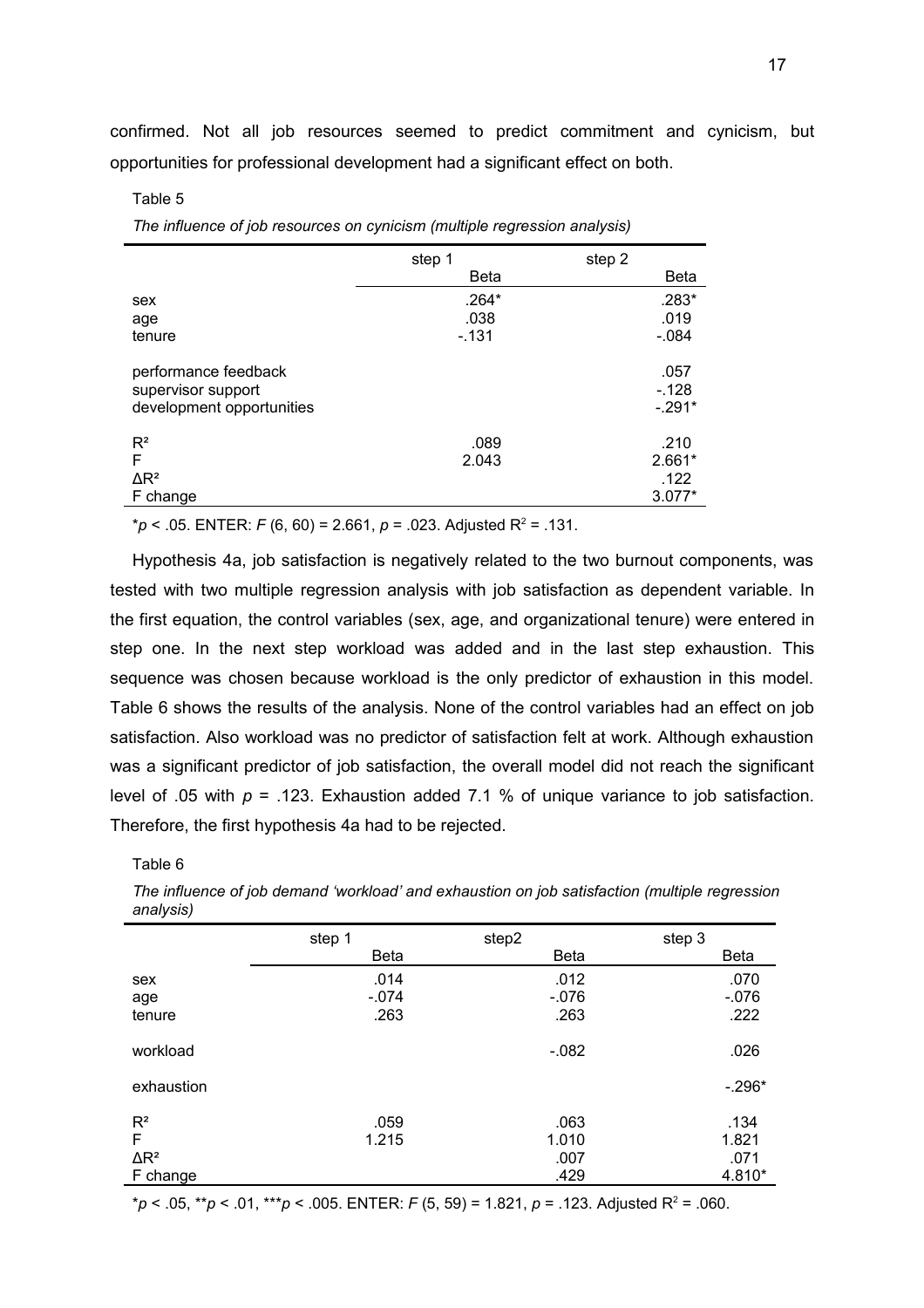In the second equation, testing hypothesis 4a, the control variables were entered first. Then the three job resources were added into the equation, followed by cynicism in step 3. In the first step, neither sex nor age was a significant predictor of job satisfaction, although organizational tenure seemed to have significant impact. This effect disappeared in step 2. Here just development opportunities predicted job satisfaction. This effect was not consistent about the next step. In the last step cynicism was the only significant predictor of job satisfaction (table 7).

Cynicism had a mediating effect. The significant effect of development opportunities on job satisfaction disappeared when controlled for cynicism. Again, development opportunities were the only job resource that had a significant effect. The hypothesis that cynicism is a significant predictor of job satisfaction could be confirmed. The Adjusted  $R<sup>2</sup>$  value of .207 indicates that more than one fifth of the variability in job satisfaction is predicted by this model.

| ı۴<br>. . |  |
|-----------|--|
|-----------|--|

| The influence of job resources and cynicism on job satisfaction (multiple regression analysis) |  |  |  |  |
|------------------------------------------------------------------------------------------------|--|--|--|--|
|                                                                                                |  |  |  |  |

|                           | step 1      | step2       | step 3   |
|---------------------------|-------------|-------------|----------|
|                           | <b>Beta</b> | <b>Beta</b> | Beta     |
| sex                       | $-.007$     | $-.045$     | .027     |
| age                       | $-113$      | $-112$      | $-.107$  |
| tenure                    | .294*       | .253        | .231     |
| performance feedback      |             | .070        | .084     |
| supervisor support        |             | .141        | .108     |
| development opportunities |             | .296*       | .223     |
| cynicism                  |             |             | $-.255*$ |
| $R^2$                     | .069        | .241        | .293     |
| F                         | 1.528       | $3.125*$    | 3.428*** |
| $\Delta$ R <sup>2</sup>   |             | .172        | .051     |
| F change                  |             | 4.466**     | $4.222*$ |

\**p* < .05, \*\**p* < .01, \*\*\**p* < .005. ENTER: *F* (7, 58) = 3.428, *p* = .004. Adjusted R<sup>2</sup> = .207.

Hypothesis 4b was tested with one multiple regression analysis with job satisfaction as a dependent variable. In step one the control variables (sex, age, and organizational tenure) were entered. In the next step the three job resources were added into the equation, followed by commitment in step 3. None of the control variables had an effect on job satisfaction in step 1 and step 2. In the last step, however, organizational tenure had an effect on job satisfaction. There probably exits a correlation between organizational tenure and the predictor commitment which was entered in step 3. Further, a mediator-effect could be observed. Opportunities for professional development were a significant predictor for job satisfaction in step 2. Development opportunities also had a significant correlation with commitment as seen in table 4. The first effect disappeared if the correlation was controlled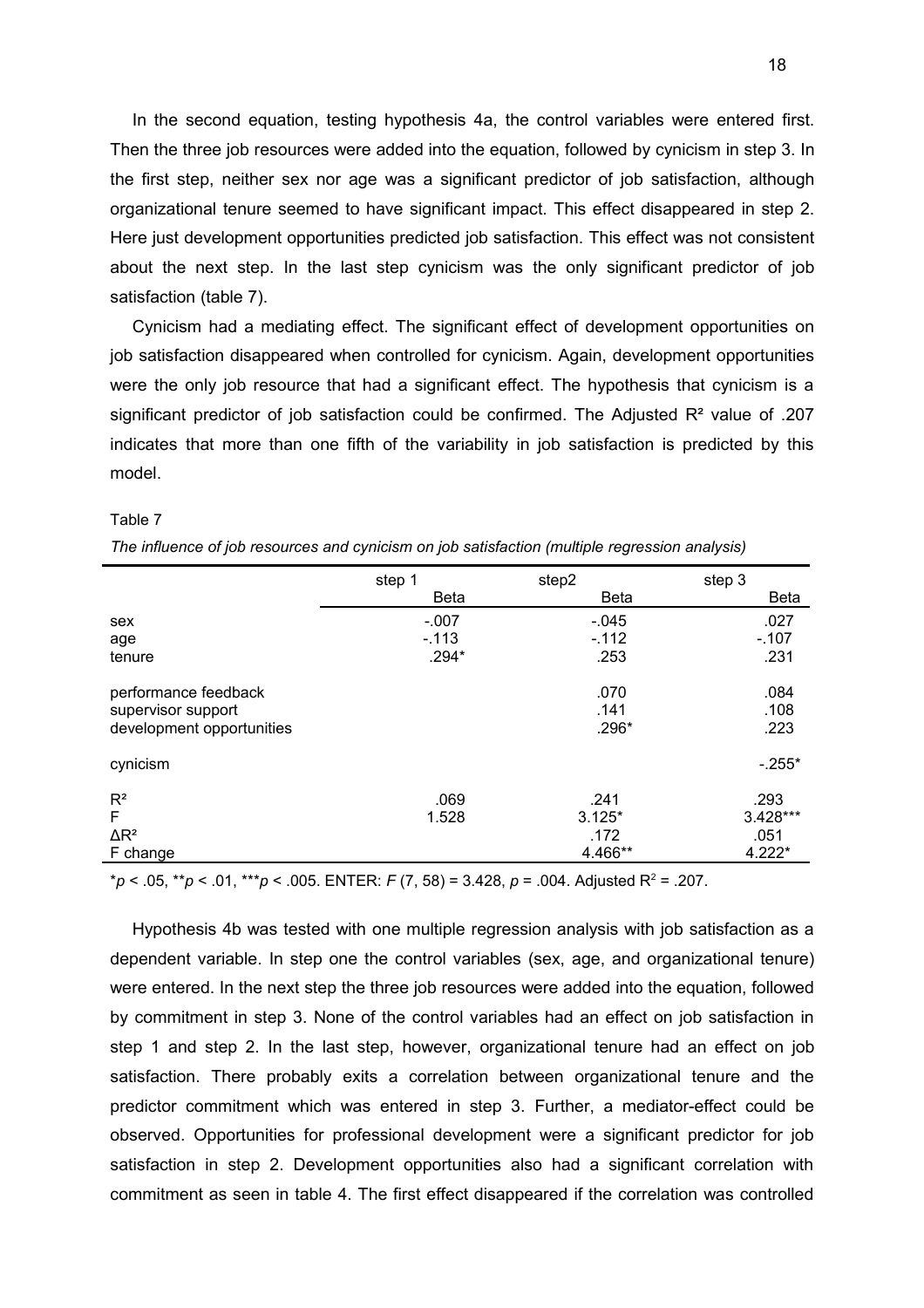for commitment. Thus, commitment was a mediator in the relationship between development opportunities and job satisfaction. The hypothesized prediction that commitment is a predictor of job satisfaction could be confirmed even if controlled for sex, age, organizational tenure, and job resources (table 8). The Adjusted R² value of .215 indicates that more than one fifth of the variability in job satisfaction was predicted by this model.

#### Table 8

|                           | step 1      | step 2      | step3       |
|---------------------------|-------------|-------------|-------------|
|                           | <b>Beta</b> | <b>Beta</b> | <b>Beta</b> |
| sex                       | .074        | .041        | .023        |
| age                       | $-.091$     | $-0.085$    | $-.071$     |
| tenure                    | .269        | .230        | $.256*$     |
| performance feedback      |             | .073        | .008        |
| supervisor support        |             | .144        | .129        |
| development opportunities |             | .290*       | .203        |
| commitment                |             |             | .293*       |
| $R^2$                     | .064        | .239        | .305        |
| F                         | 1.311       | 2.884*      | $3.390**$   |
| $\Delta$ R <sup>2</sup>   |             | .176        | .066        |
| F change                  |             | 4.237**     | $5.132*$    |

*The influence of job resources and commitment on job satisfaction (multiple regression analysis)*

\**p* < .05, \*\**p* < .01*.* ENTER: *F* (7, 54) = 3.390, *p* = .005. Adjusted R<sup>2</sup> = .215.

To summarize, hypothesis 4 could partially be confirmed. Cynicism was negatively related with job satisfaction while commitment was positively related. No significant model could be found for exhaustion and job satisfaction, although the coefficient of exhaustion on job satisfaction was significant.

The fifth and last prediction assumed that job resources (supervisor support, performance feedback, and professional development) would buffer the positive impact of high job demands (work overload, and exposure to reorganization) on burnout (cynicism and exhaustion). Hypothesis 6 could not be tested because there was no significant relationship between job demands and job resources (hypothesis 1a).

In summary, the following research model remains (figure 2): The health impairment process could be demonstrated starting at job demands and leading to exhaustion. Moreover, the motivational process starting at technical career path specific job resources could be confirmed through the significant relationship between cynicism and commitment. The new added element of job satisfaction had a significant negative correlation with cynicism and a significant positive relation with commitment. None of the cross-links could be confirmed with the data.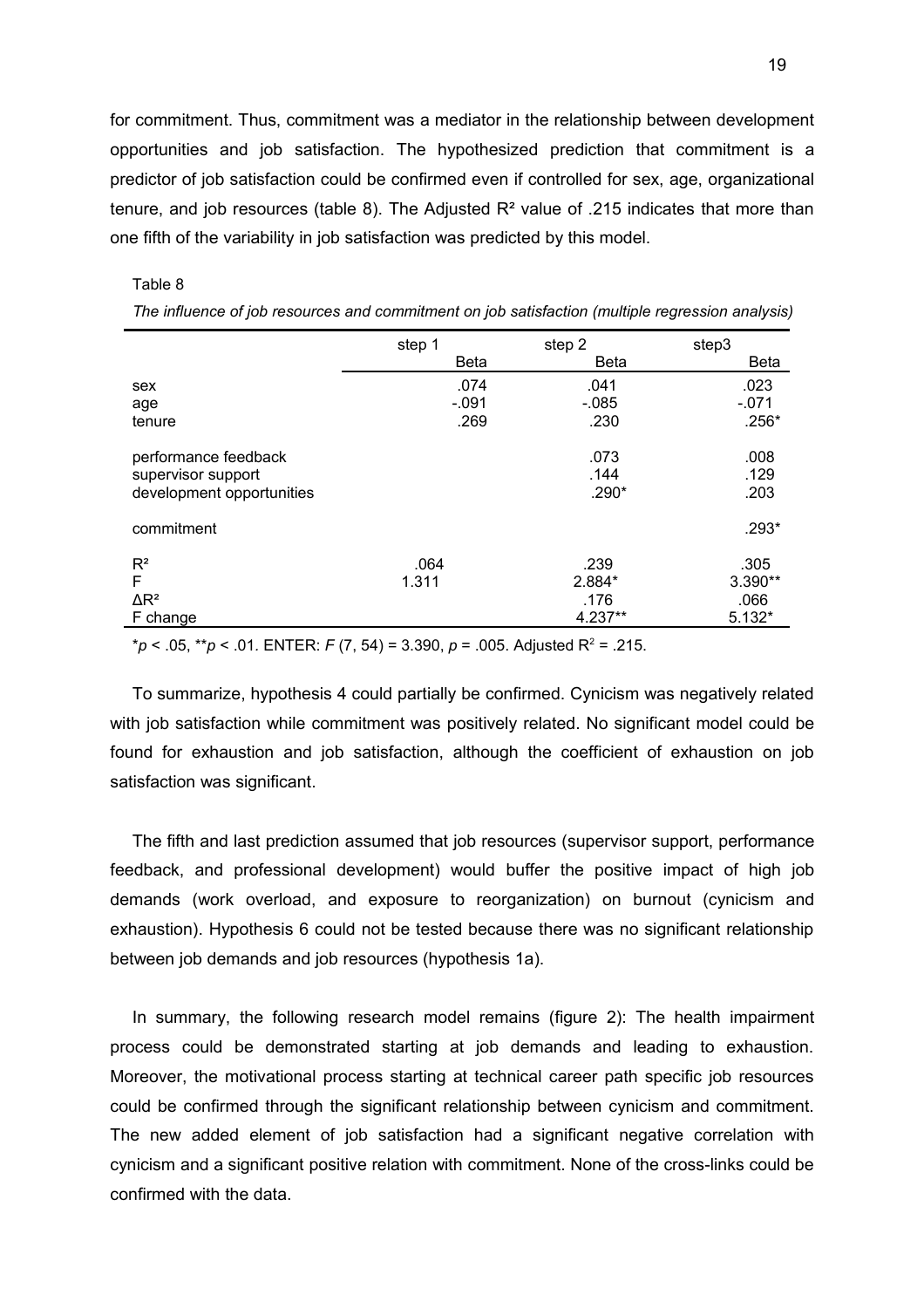

Fig. 2. The Job Demands–Resources Model Applied to T-Systems' technical career path with significant results. *Note:* \**p* < .05, \*\**p* < .01, \*\*\**p* < .005.

#### <span id="page-19-1"></span>**4 Discussion**

This investigation is aimed at showing the effects of a technical career path and expanding the JD-R model – which divides work characteristics in job resources and job demands – with the outcome job satisfaction. Using a questionnaire completed by a sample of high potentials of the investigated organization, results provided insight into the JD-R model and the technical career path in three ways. First, a positive effect of development opportunities on commitment and on job satisfaction could be identified, and a negative effect of development opportunities on cynicism. Development opportunities seemed to be the most essential element of T-Systems' technical career path. Second, the independent character of the health impairment and motivational processes could be supported. Third, job satisfaction seemed to be an outcome of the motivational process not of the health impairment process.

#### <span id="page-19-0"></span>*4.1 Differential Effects of Job Demands and Resources – the Two Processes*

In line with the propositions of the JD-R model, job demands were primarily and positively related to exhaustion, whereas job resources were primarily and negatively related to cynicism (Bakker, Demerouti, Taris, Schaufeli, & Schreurs, 2003) and primarily and positively related to organizational commitment (Bakker, Demerouti, de Boer, & Schaufeli, 2003).

The motivational process which starts with job resources could be confirmed among the participants of this investigation (hypothesis 3). Opportunities for professional development had a significant, positive, and direct effect on organizational commitment and a significant, negative, and direct effect on cynicism. The first path from job resources to commitment is in line with results of the studies of Llorens, Bakker, Schaufeli, and Salanova (2006) and of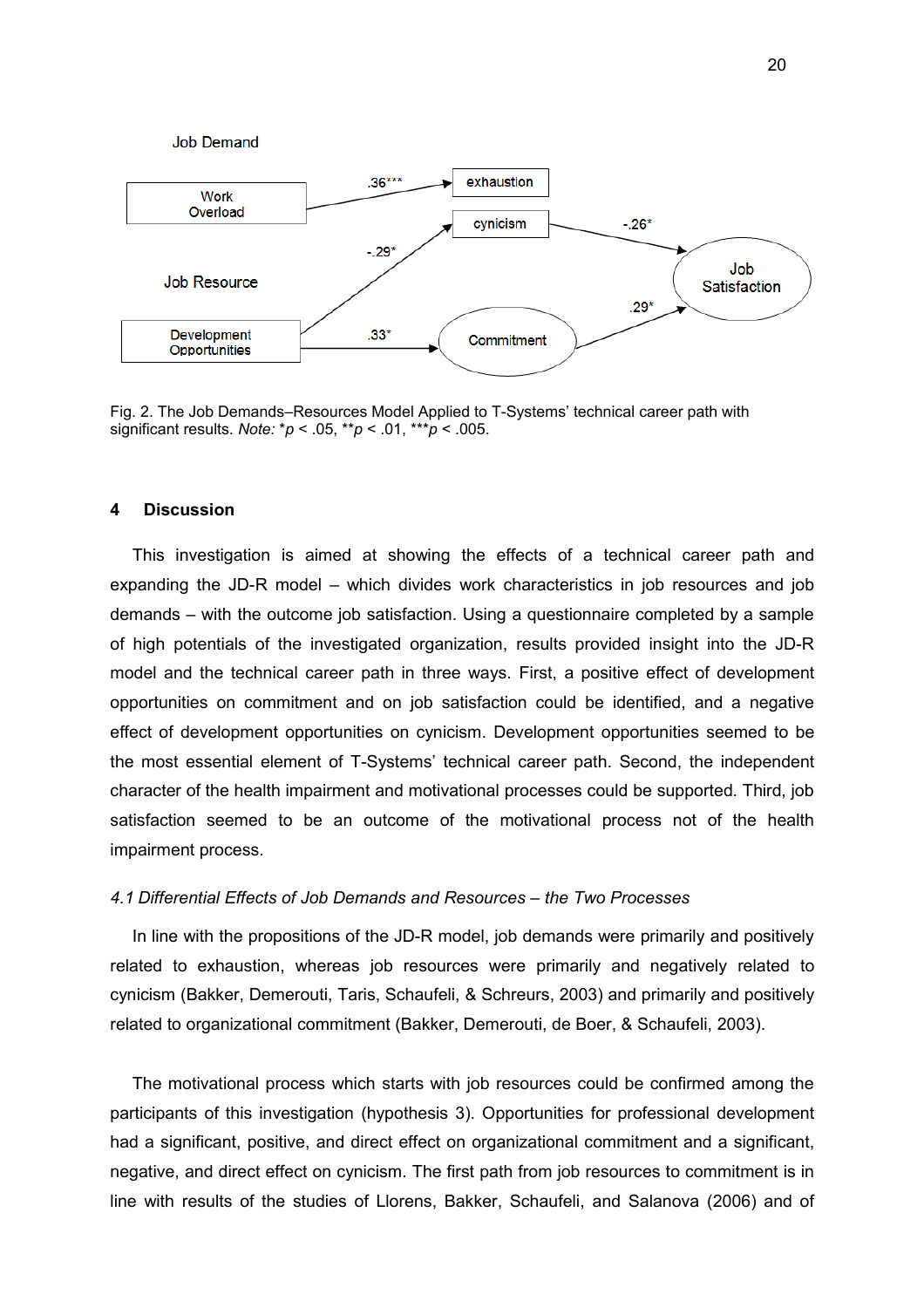Bakker, Demerouti, de Boer, and Schaufeli (2003). Llorens et al. (2006) found that work engagement can play a mediator role between job resources and organizational commitment which were about the size of the direct effect. These findings point out that organizational commitment is both a direct outcome of job resources and an outcome of job resources partially mediated by work engagement. The second path from job resources to cynicism confirmed that the burnout component cynicism is a part of the motivational process (Bakker & Demerouti, 2007). Important to notice particularly for organizations is the outcome of excellent performance as a result of the motivational driven process (Bakker & Demerouti, 2007). The result was confirmed by Bakker, van Emmerik, and van Riet's (2008) study which states that cynicism mediates the relationship between job resources and objective team effectiveness and between job resources and financial performance (van Riet & Bakker, 1998). An interesting finding was that just one job resource had significant effect on cynicism, commitment, and job satisfaction. Opportunities for professional development seemed to be the most important job resource in this sample of high potentials. Although the bivariate correlation between supervisor support and cynicism, between performance feedback and commitment, and between supervisor support and commitment is reliably different from zero (table 1), the relationship seemed to be mediated by, or redundant to the relationship between commitment and cynicism respectively and development opportunities as an independent variable. This could mean, for instance, that the relationship between supervisor support and commitment of the employee to the organization is mediated by opportunities for professional development. Another explanation could be that employees with high potential are accustomed to excellent feedback and sufficient support from their supervisors or it could be that these employees do not need much support due to their independence. For that reason, development opportunities provide a unique challenge. The other two job resources (performance feedback and supervisor support) have been found to be essential job resources for many populations, e.g. Dutch home care employees (Xanthopoulou, Bakker, Dollard, Demerouti, Schaufeli, Taris, & Schreurs, 2007). They seemed not to be for German high potentials working for a large ICT-company. Also restriction to range could have a share in the variability of the scores of supervisor support and performance feedback. Then the correlation is likely to be misleadingly low (Grimm, 1993). High potentials are an important target group for managers and get a lot of attention anyway. Surely, there is more investigation needed to determine why these two job resources did not succeed in this special sample.

The health impairment process could be confirmed within this study (hypothesis 2). In accord with the results of Xanthopoulou, Bakker, Dollard et al.'s (2007) study, workload was a significant predictor of exhaustion. In the investigation of Bakker, Demerouti, de Boer, and Schaufeli (2003) both burnout components were related to job demands. Cynicism was clearly part of the motivational process in this study. However, there exists evidence that it is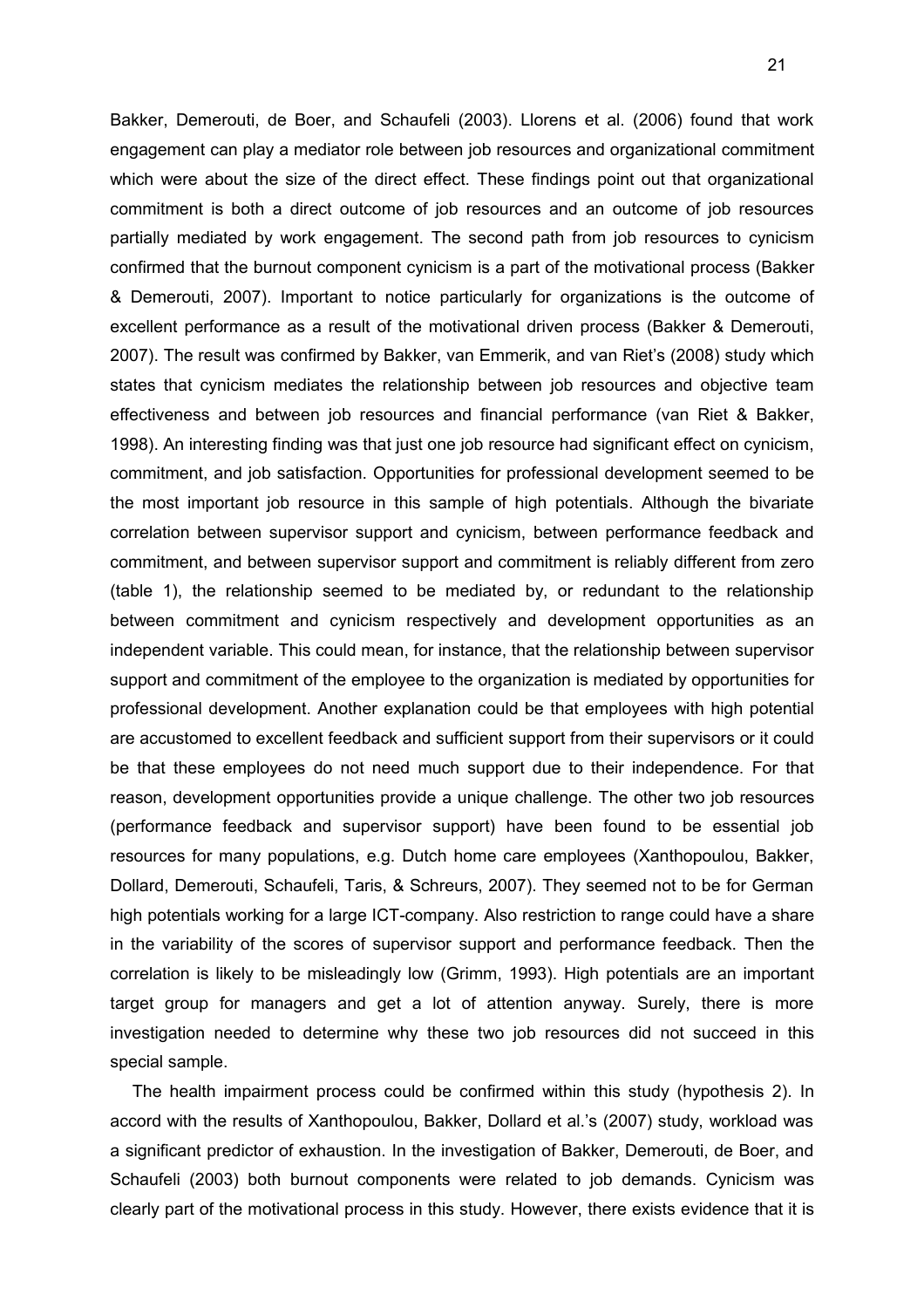also part of the energetic process. A possible explanation of this phenomenon could be the causal relationship between exhaustion and cynicism. Bakker, Demerouti, Taris, Schaufeli, and Schreurs (2003) explained that physical and emotional demands of home care employees may influence employees' attitudes toward their work (depersonalization) as they attempt to gain mental distance from their work and clients as a way of coping with their exhaustion. Bakker, Schaufeli, Sixma, Bosveld, and van Dierendonck (2000) support this cause with a longitudinal study among general practitioners. Apparently, in the examined sample of high potentials this indirect effect of job demands on cynicism via exhaustion was not strong enough to be observed. Perhaps the burnout symptoms among the employees were not in full effect.

#### <span id="page-21-0"></span>*4.2 Other Relationships in the JD-R Model*

A somewhat unexpected finding was that none of the cross-links between the motivational and the energetic processes could be confirmed within the sample. Hypothesis 1 had to be rejected completely. The buffer hypothesis that job resources buffer the impact of job demands on burnout which Bakker, Demerouti, and Euwema (2005) and others detected, could not be replicated in this investigation. In the study of Xanthopoulou, Bakker, Dollard et al. (2007) social support and opportunities for development buffered the relationship between workload and cynicism. How can the non-existence of these cross-links be explained? One reason for the results of this investigation could be that just one reliable job demand and one significant job resource were used. However, the definition of job resources as potentially able to reduce job demands should be checked critically.

None of the correlations between job resources and exhaustion were significant. The relation between performance feedback and exhaustion was the only correlation of which the direction was opposite the expectation (table 1), although the positive direction of correlation is very weak and not significant. A possible explanation of this connection is that negative performance feedback can cause short-term stress symptoms because behavior has to be changed. In the study of Van den Broeck, Vansteenkiste, De Witte, and Lens (2008) a significant relationship between job resources (task autonomy, positive feedback, and skill utilization) and exhaustion could be found. Satisfaction of basic needs such as autonomy, belonging, and competence fully accounted for the relationship with exhaustion. Xanthopoulou, Bakker, Demerouti, and Schaufeli (2007) found another mediator between the significant relationship of job resources (autonomy, social support, supervisory coaching, and professional development) and exhaustion: personal resources. Thus, we see that the relationship between job resources and exhaustion is not that simple. There are at least two mediators which could form a sequence, or operate in parallel. Future studies should focus on the complex connection of job resources with exhaustion.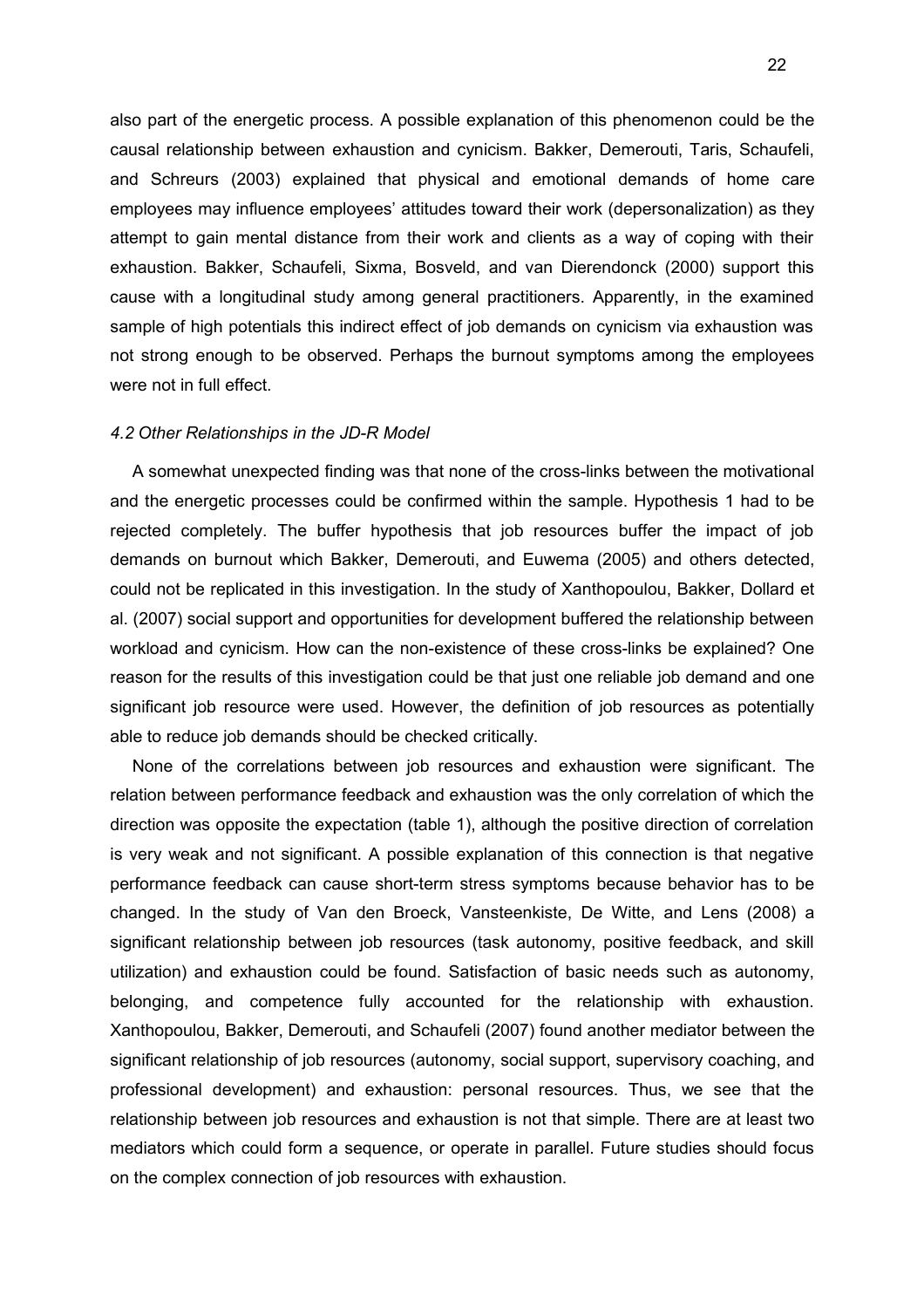Burnout and commitment are not related to each other in this investigation supported by the results of Hakanen, Schaufeli, and Ahola (2008). However, Schmidt (2007) detected a buffer effect of organizational commitment on the consequences of high stress. These consequences are the two burnout dimensions exhaustion and depersonalization. Affective committed employees may suffer less from high work stress because they feel a sense of belonging to the organization and therefore perceive stress as less threatening.

The results of the present investigation affirm the independent character of the two processes of the job demands-resources model.

#### <span id="page-22-1"></span>*4.3 Job Satisfaction*

The new element job satisfaction which was added as an outcome to the model (hypothesis 4) had significant correlations with cynicism and commitment. No significant model of exhaustion as predictor of job satisfaction could be found. That is contrary to the results of Wolpin, Burke, and Greenglass (1991) which provided support for reduced job satisfaction as an attitudinal reaction to exhaustion and depersonalization. Negative work characteristics were associated with increased burnout, which in turn resulted in decreased job satisfaction. When the longitudinal design was used, psychological burnout appeared to have a causal relationship to job satisfaction, not vice versa. Perhaps the causal relationship between exhaustion and depersonalization could explain these ambivalent results. Exhaustion had a strong positive relationship with cynicism which caused an indirect influence on job satisfaction but not a direct one. Another explanation could be the high level of commitment of the sample as stress did not change job displeasure for highly committed employees (Begley & Czajka, 1993). For those less committed, stress increased job displeasure. In sum, job satisfaction was found to be an element of the motivational process but not of the health impairment process.

#### <span id="page-22-0"></span>*4.4 The Technical Career Path*

With respect to T-Systems' technical career path the results support the positive effects of a technical career path for high potentials. In particular systematic opportunities for professional development were a unique source for decreasing cynicism and increasing commitment and thereby also increasing job satisfaction. This is in line with the negative propositions of Weiner et al. (1992) who predicted a loss of motivation and subsequent decline in productivity of talented employees when no promotion could be given to them. Promotion in the form of development opportunities seemed to be an effective way to prevent employees from cynicism and reinforce their commitment to the organization. Thom (2007) claimed that employees cannot be bonded to an organization. The only way to keep them is to offer them appeals to stay. Employees are always able to go, but must be happy to stay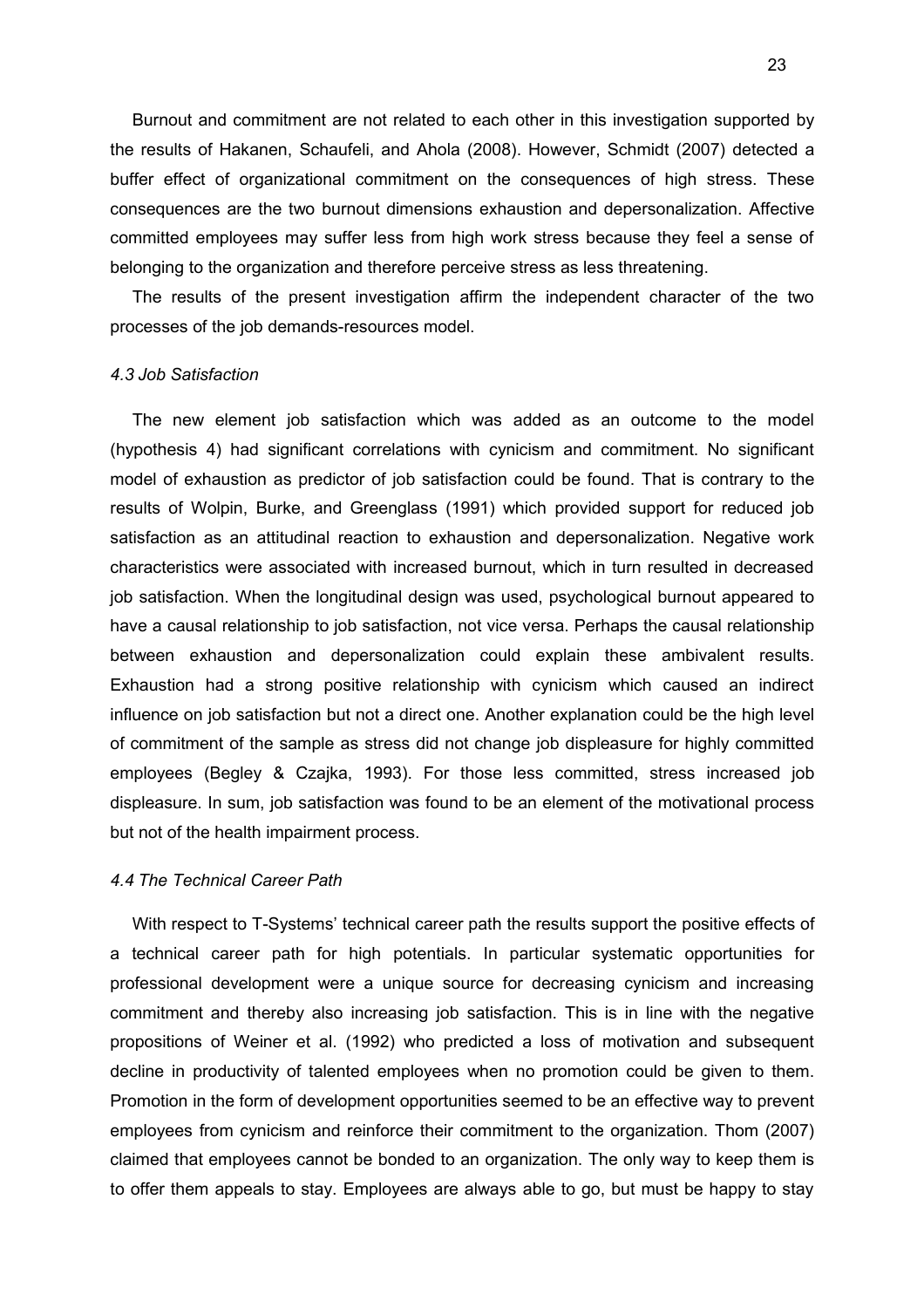(Thom, 2007). This could be managed by offering them enough and appropriate opportunities for professional development.

The Peter Principle is the principle that "in a hierarchy every employee tends to rise to his level of incompetence" (Peter & Hull, 1969). People get promoted when they are competently working. The new post often involves tasks which employees have not been trained in. So they get a little incompetent if they do not consolidate their position. This state is rising with every new higher position. That is a humorous but also tragic principle that reveals the incompetence of many organizations to create adequate promotion opportunities for highly qualified and talented employees. T-Systems maps development paths for its employees with competence profiles and offers appropriate promotion programs (Förster & Bohinc, 2009). Not only technical and methodological knowledge is trained in such programs. Social competence is also needed as well as being able to work in interdisciplinary teams for professional advancement (Kunz, 2004). High potentials get the opportunity for fast career advancement. Thus, with the right professional promotion programs the Peter Principle is prevented at T-Systems.

There is also a financial advantage of a technical career path: Only necessary promotion programs take place and competences of employees become visible also for clients **(**Förster & Bohinc, 2009). Financial performance is an outcome of the motivational process (Riet & Bakker, 2004) and therefore controllable with job resources and the variety of promotional programs.

#### <span id="page-23-0"></span>*4.5 Limitations*

Limitations of this study should be noted. The main limitation is certainly the crosssectional design of the investigation which allows no causal implications. However, a lot of studies provided evidence that work characteristics (diverse job demands and job resources) are antecedent to burnout (Schaufeli & Enzmann, 1998), other health outcomes (Buunk, De Jonge, Ybeme, & Wolff, 1998), organizational commitment (Hakanen, Schaufeli, & Ahola, 2008), and job satisfaction (De Lange, Taris, Kompier, Houtman, Bongers, 2004).

A second limitation is the collection of data with self-report questionnaires making results contaminated by common method variance. But Spector (1994, 2006) argued that common method bias is often overstated.

Another weakness of this investigation is that respectively one item from the scales cynicism, commitment, and workload had to be deleted. A reason for the low reliability could be the German translation. In future research the translation into the German language has to be investigated again.

Finally, the sample had no large size  $(N = 72)$ . Therefore, there was chosen for a pairwise exclusion of missing data which means that statistics are based on cases with no missing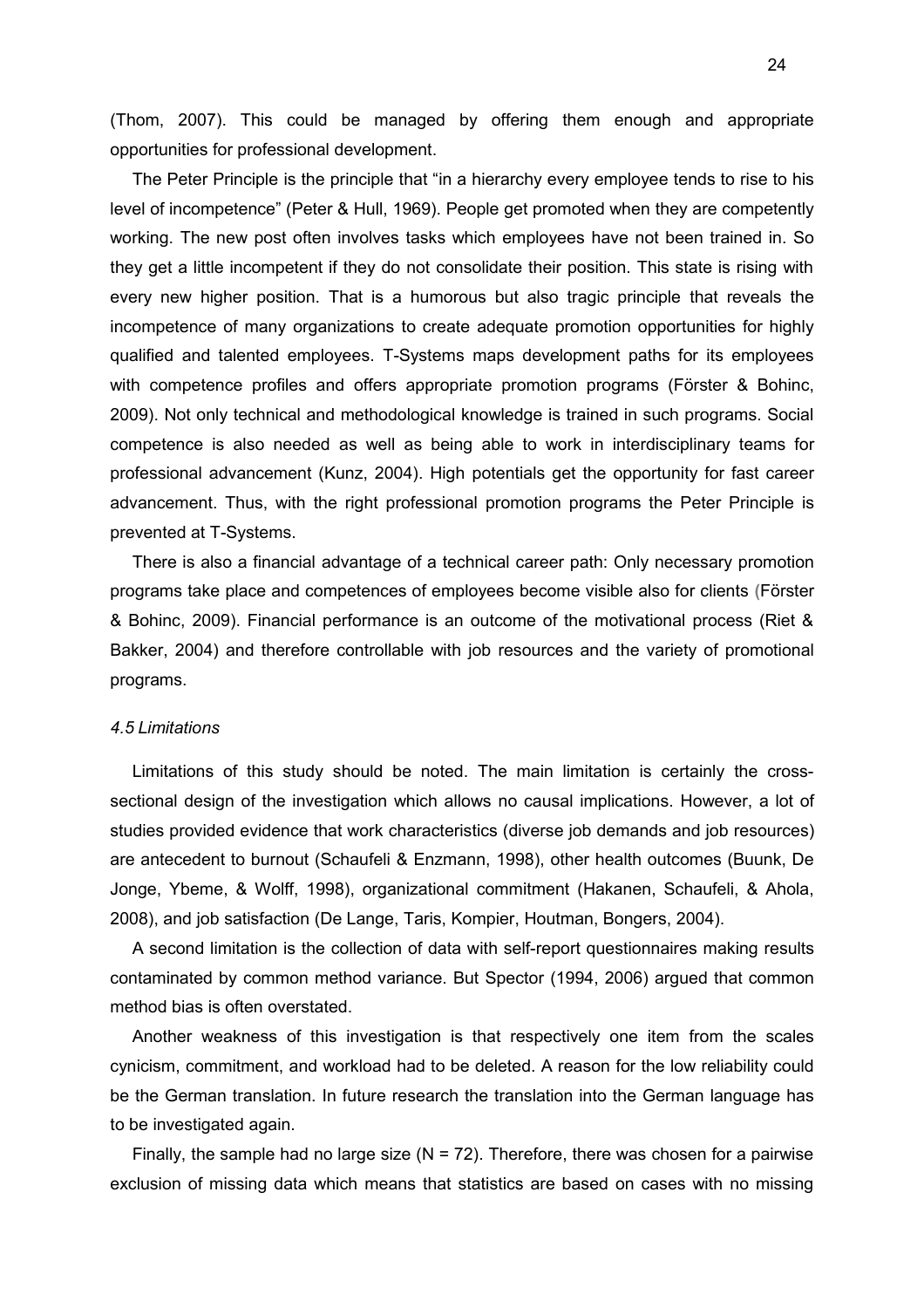values for any variable used. Thus, the dataset varies slightly from analysis to analysis. This led to some confounding results in tables 3 and 5, and also in tables 6, 7, and 8. Tables 3 and 5, both had cynicism as dependent variable. The coefficients of the control variables in step 1 should be the same for both analyses. But because of pairwise exclusion of missing data the coefficients differ slightly from each other (.271/.264, .041/.038, -.145/-.131). More extreme were the results for the control variables in tables 6, 7, and 8 with job satisfaction as dependent variable (-.007/.014/.074, -.113/-.074/-.091, .294/.263/.269). In step 1, the coefficient of organizational tenure on job satisfaction was significant once (table 7; *p* < .05), but not in the other two analyses. Therefore the influence of organizational tenure should be treated with caution. However, according to Miles and Shevlin's charts (2007) generated by using GPower (Faul, & Erdfelder, 1992) a sample size of N = 55 is sufficient when handling ten predictors, an alpha of 0.05, a power of 0.80, and a large effect size. In summary, the estimates for the model are accurate and potential problems arising from small sample sizes are not a major issue in the present study.

#### <span id="page-24-1"></span>*4.6 Implications for Practice and Research*

Within this study, the two processes of the JD-R model were supported. The specific chosen job resources supported the positive influence of T-Systems' technical career path for high potentials. The technical career path is a serious alternative hierarchical system opposite the managerial career. Despite limitations, the present study may have implications. Efforts by Human Resource Management to give high potentials opportunities for professional development are very fruitful and should be continued or even extended. This is a way to increase employee commitment and to protect the employees from burnout via reducing cynicism. This is a way to optimize the employees' environment without changing the workload which may be difficult to realize in many cases. The promotion program for high potentials was a success and has to be continued. These interventions may lead to satisfaction at work.

The study emphasizes the importance of a technical career path. To test the buffer hypothesis that job resources could buffer the positive impact of high job demands on burnout, more job demands need to be investigated. In times were a lot of organizational restructuring takes place a reliable scale to measure this construct has to be developed. Moreover, a longitudinal research with job satisfaction as an outcome is needed to provide the causal relationship assumed in this investigation.

#### <span id="page-24-0"></span>**5 Conclusion**

The accuracy of the model could be confirmed in this study with a new important sample, with high potentials, and be completed with a new element, job satisfaction. The advantages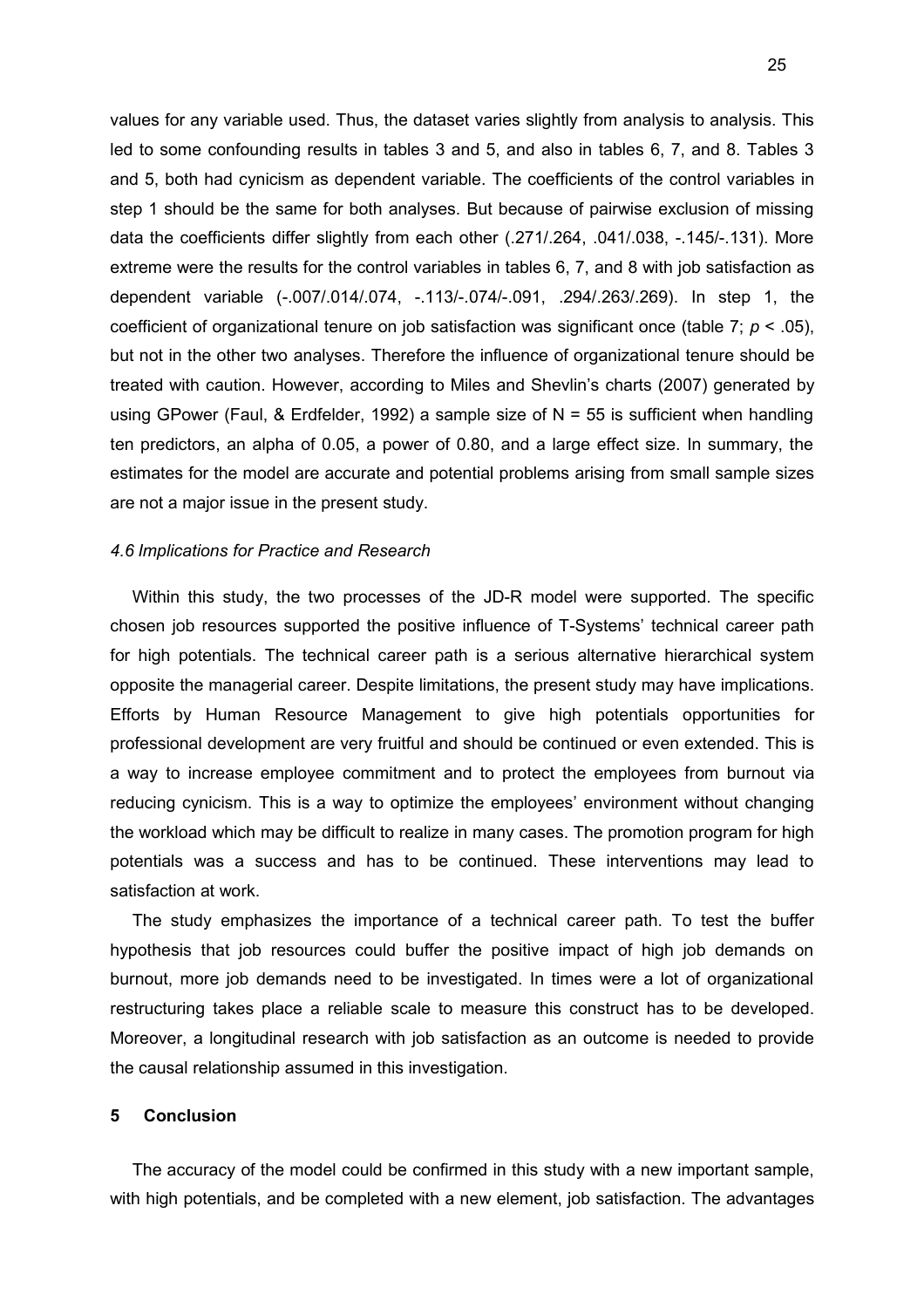of a technical career path in matters of organizational commitment and job satisfaction could be demonstrated by the data. Opportunities for professional development were the most essential job resource for high potentials. Job satisfaction seemed to be part of the motivational but not of the health impairment process.

In sum, Human Resource Management can have a lot of influence on increasing organizational commitment and job satisfaction of high potentials through offering enough and appropriate promotion programs. Cynicism can also be decreased through that activity. Human Resource Management can make an important contribution to increase job pleasure.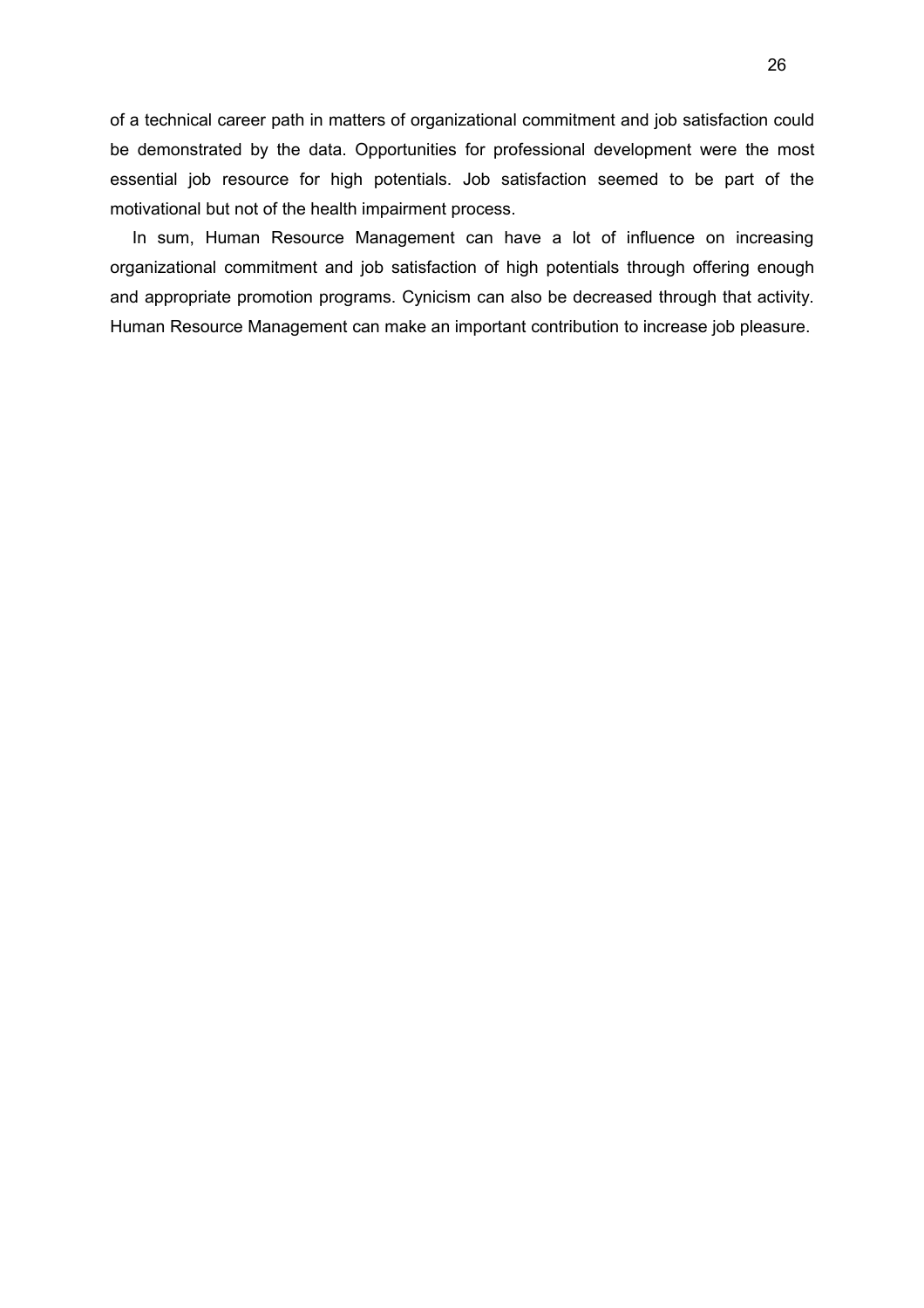#### <span id="page-26-0"></span>**References**

- Bakker, A.B., Van Emmerik, H., & Van Riet, P. (2008). How job demands, resources, and burnout predict objective performance: A constructive replication. *Anxiety, Stress & Coping: An International Journal, 21 (3),* 309–324.
- Bakker, A. B., & Demerouti, E. (2007). The job demands-resources model: State of the art. *Journal of Managerial Psychology, 22 (3),* 309–328.
- Bakker, A. B., Demerouti, E., & Euwema, M. C. (2005). Job Resources Buffer the Impact of Job Demands on Burnout. *Journal of Occupational Health Psychology, 10 (2),* 170– 180.
- Bakker, A. B., Demerouti, E., & Verbeke, W. (2004). Using the Job Demands-Resources model to predict Burnout and Performance. *Human Resources Management, 43 (1),* 83–104.
- Bakker, A. B., Demerouti, E., de Boer, & Schaufeli, W.B. (2003). Job demands and job resources as predictors of absence duration and frequency. *Journal of Vocational Behavior, 62,* 341–356.
- Bakker, A. B., Demerouti, E., Taris, T., Schaufeli, W. B., & Schreurs, P. (2003). A multi-group analysis of the job demands-resources model in four home care organizations. *International Journal of Stress Management, 10,* 16–38.
- Bakker, A. B., Schaufeli, W. B., Sixma, H. J., Bosveld, W., & van Dierendonck, D. (2000). Patient demands, lack of reciprocity, and burnout: A five-year longitudinal study among general practitioners. *Journal of Organizational Behavior, 21,* 425–441.
- Begley, T. M. & Czajka, J. M. (1993). Panel Analysis of the Moderating Effects of Commitment on Job Satisfaction, Intent to Quit, and Health Following Organizational Change. *Journal of Applied Psychology, 78 (4),* 552–*556*.
- Bell-Roundtree, C. V. (2004). Does manager behavior influence knowledge worker job satisfaction and organizational commitment attitudes? A validation of Kouzes and Posner's transformational leadership theory. *Dissertation Abstracts International, 65 (1-B),* 384.
- Biehal, F., & Scheinecker, M. (2006). *Fachkarriere. Handbuch Personalentwicklung, 103. Erg.-Lgf.* [http://www.trigon.at/downloads/PE/Fachkarriere.pdf,](http://www.trigon.at/downloads/PE/Fachkarriere.pdf) Retrieved: 06/26/2009.
- Bohinc, T. (2008). *Karriere machen, ohne Chef zu sein. Praxisratgeber für eine erfolgreiche Fachkarriere.* Offenbach: Gabal.
- Borlinghaus A. (2001). Personalwirtschaftliche Aspekte von Wissensdatenbanken. Konzeptionelle Grundlagen – Fallstudien – Gestaltungsempfehlungen. [http://www.iop.unibe.ch/lehre/lizentiatsarbeiten/Liz-Borlinghaus-Andrea.pdf,](http://www.iop.unibe.ch/lehre/lizentiatsarbeiten/Liz-Borlinghaus-Andrea.pdf) Retrieved: 09/04/2009.
- Bratton, J. (2003). *Human Resource Management (pp. 37–71)*. New York: Palgrave.
- Cascio, W. F., & Aguinis, H. (2005). *Applied Psychology in Human Resource Management*, 6<sup>th</sup> edition. New Jersey: Pearson.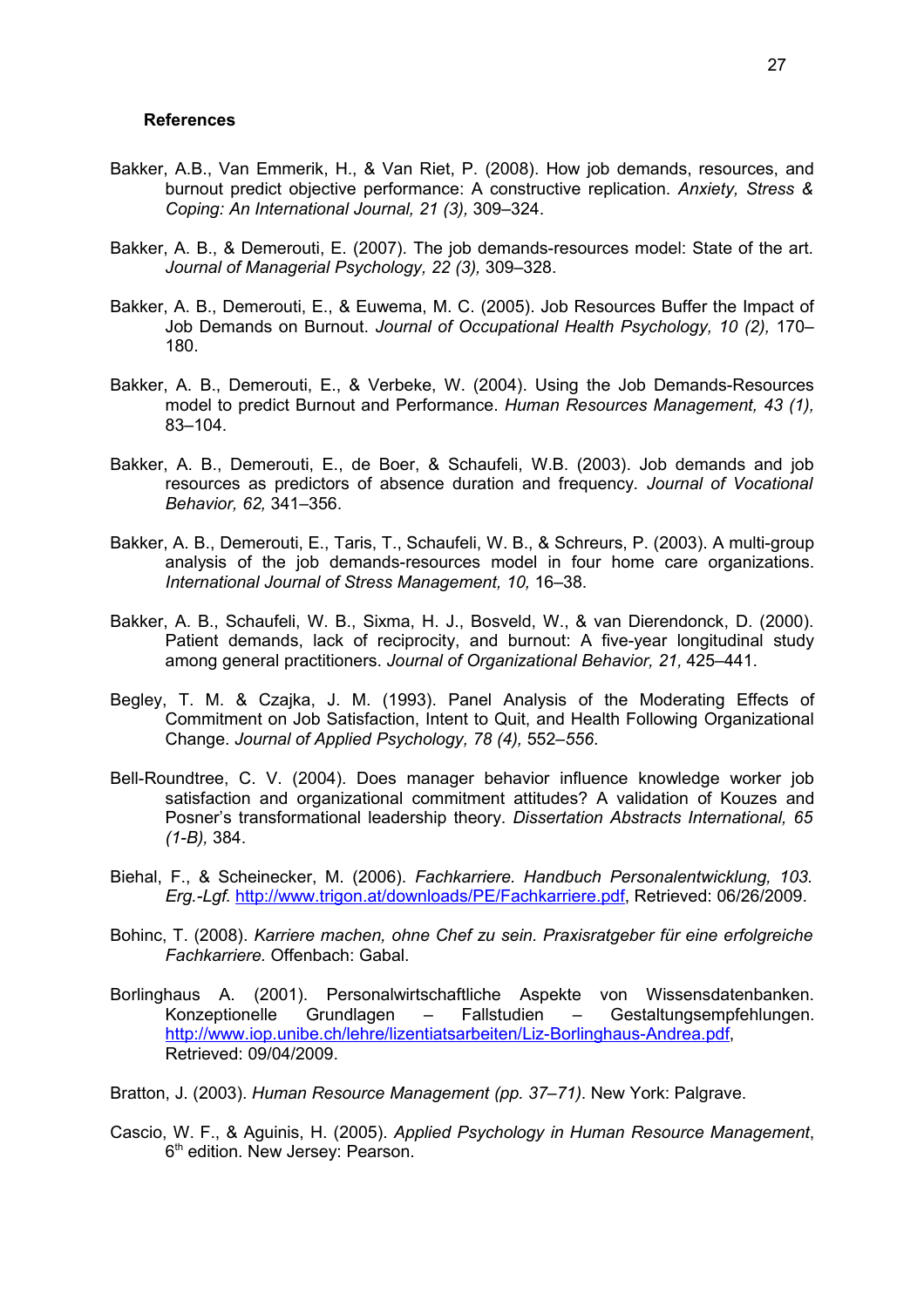- Chiu, S.-F. & Chen, H.-L. (2005). Relationship Between Job Characteristics and Organizational Citizenship Behavior: The Mediational Role of Job Satisfaction. *Social Behavior and Personality, 33 (6),* 523–540.
- Choi, B. K., Kawakami, N., Chang, S. J., Koh, S. B., Bjorner, J., Punnett, L., Karasek, R. (2008). Cross-National Study on the Multidimensional Characteristics of the Five-Item Psychological Demands Scale of the Job Content Questionnaire. *International Journal of Behavioral Medicine, 15,* 120–132.
- Csikszentmihalyi, M. (1997). *Finding Flow. The psychology of engagement with everyday life.* New York: HarperCollinsPublishers.
- Csikszentmihalyi, M. (1990). *Flow. The psychology of optimal experience.* New York: HarperCollinsPublishers.
- De Jonge, J., Dollard, M. F., Dormann, Ch., Le Blanc, P. M., & Houtman, I. L. D. (2000). The Demand-Control Model: Specific Demands, Specific Control, and Well-Defined Groups. *International Journal of Stress Management, 7 (4),* 269–287.
- De Lange, A. H., Taris, T. W., Kompier, M. A. J., Houtman, I. L. D., & Bongers, P. M. (2004). The relationships between work characteristics and mental health: Examining normal, reversed and reciprocal relationships in a 4-wave study. *Work & Stress, 18 (2),* 149– 166.
- Demerouti, E., Bakker, A. B., Nachreiner, F., & Schaufeli, W. B. (2001). The job demandsresources model of burnout. *Journal of Applied Psychology, 86,* 499–512.
- Faul, F., & Erdfelder, E. (1992). *GPOWER: A priori, post-hoc, and compromise power analyses for MS-DOS* [Computer program]. Bonn: Bonn University, Dept. of Psychology.
- Förster, C. & Bohinc, T. (2009). Fachkarriere bei T-Systems. "Go Ahead!" Strategische Expertenentwicklung. *Zeitschrift für Führung und Organisation (zfo), 78 (2),* 110-116.
- Friedli, V. (2007). Betriebliche Karriereplanung. In N. Thom, R. J. Zaugg (Eds.), Moderne Personalentwicklung (pp. 247–261). Wiesbaden: Gabler.
- Green, K. W., Wu, C., Whitten, D. & Medlin, B. (2006). The impact of strategic human resource management on firm performance and HR professionals' work attitude and work performance. *International Journal of Human Resource Management, 17 (4),* 559–579.
- Grimm, L. G. (1993). *Statistical Applications for the Behavioral Sciences*. Hoboken, USA: John Wiley & Sons.
- Grzeda, M. (1999). Career Development and Emerging Managerial Career Patterns. *Journal of Career Development, 25 (4),* 233–247.
- [Hackman, J. R.](http://ovidsp.tx.ovid.com.proxy.library.uu.nl/spa/ovidweb.cgi?&S=OKPKFPGNEMDDJMNCMCFLNBNKBHJCAA00&Search+Link=%22Hackman%2C+J+Richard%22.au.), & [Oldham, G. R.](http://ovidsp.tx.ovid.com.proxy.library.uu.nl/spa/ovidweb.cgi?&S=OKPKFPGNEMDDJMNCMCFLNBNKBHJCAA00&Search+Link=%22Oldham%2C+Greg+R%22.au.) (1975). Development of the Job Diagnostic Survey. *Journal of Applied Psychology, 60 (2),* 159–170.
- [Hakanen, J. J.](http://ovidsp.tx.ovid.com.proxy.library.uu.nl/spa/ovidweb.cgi?&S=HADKFPOICADDANCANCFLJHGJHNHOAA00&Search+Link=%22Hakanen%2C+Jari+J%22.au.), [Schaufeli, W. B.](http://ovidsp.tx.ovid.com.proxy.library.uu.nl/spa/ovidweb.cgi?&S=HADKFPOICADDANCANCFLJHGJHNHOAA00&Search+Link=%22Schaufeli%2C+Wilmar+B%22.au.), & [Ahola, K.](http://ovidsp.tx.ovid.com.proxy.library.uu.nl/spa/ovidweb.cgi?&S=HADKFPOICADDANCANCFLJHGJHNHOAA00&Search+Link=%22Ahola%2C+Kirsi%22.au.) (2008). The Job Demands-Resources model: A three-year cross-lagged study of burnout, depression, commitment, and work engagement. *Work & Stress, 22 (3),* 224-241.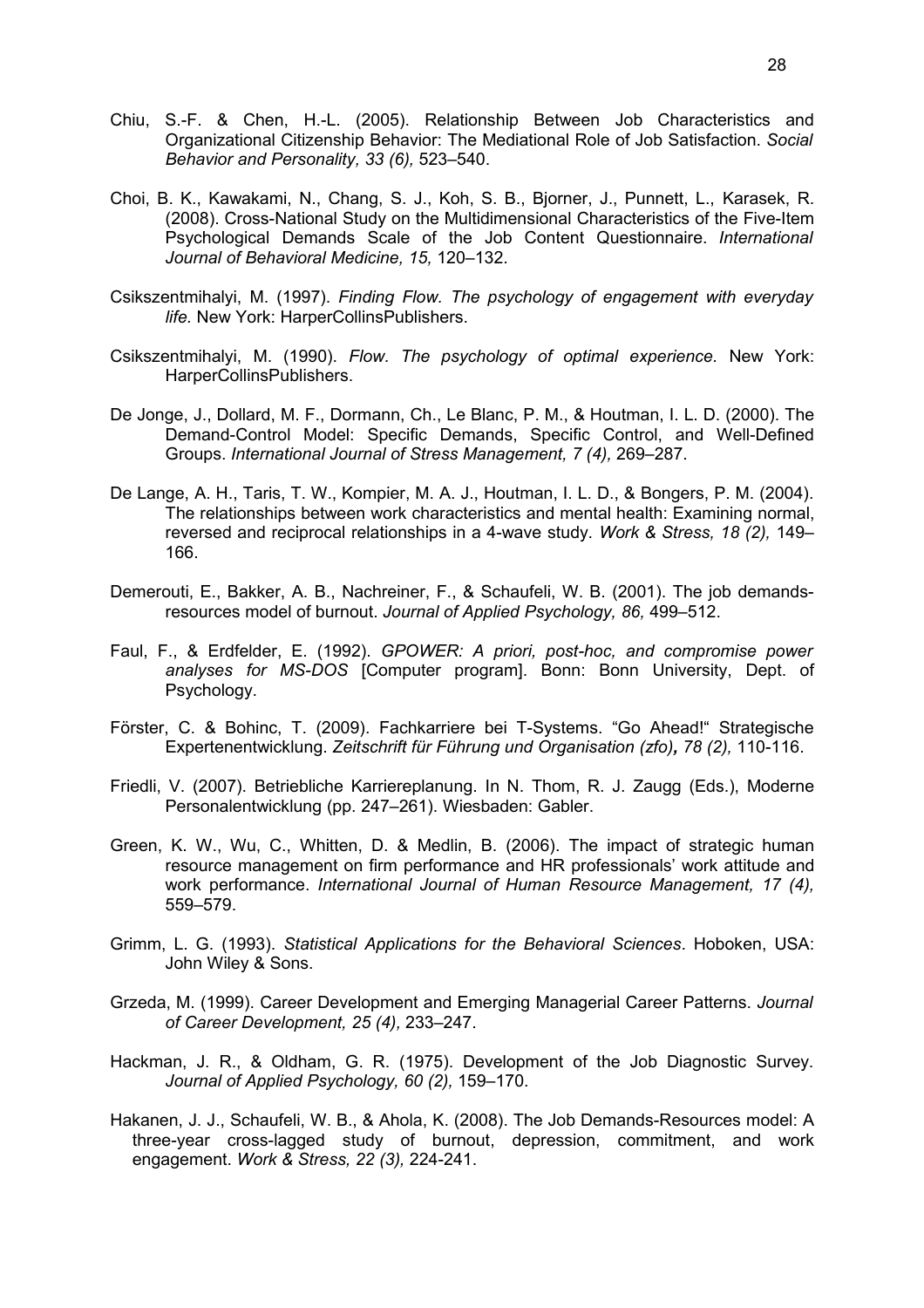- Hofmann, H. (2007). Fachlaufbahnen. In N. Thom, R. J. Zaugg (Eds.), *Moderne Personalentwicklung* (pp. 299–213). Wiesbaden: Gabler.
- Karasek, R. A., Triantis, K. P., & Chaudhry, S. S. (1982). Coworker and Supervisor Support as Moderators of Associations between Task Characteristics and Mental Strain. Journal of Occupational Behaviour*, 3 (2),* 181–200.
- Karasek, R. A. (1979). Job demands, job decision latitude, and mental strain: Implications for job design. *Administrative Science Quarterly, 24,* 285–308.
- Klattenbach, R., & Demerouti, E. (2002). Felxible Arbeitszeiten. Utrecht, NL: University press.
- Kunz, G. (2004). Fachkarriere oder Führungsposition. Frankfurt am Main: Campus.
- Llorens, S., Bakker, A. B., Schaufeli, W., & Salanova, M. (2006). The robustness of the job demands-resources model. *International Journal of Stress Management, 13 (3),* 378– 391.
- Malik, F. (2000). *Führen, Leisten, Leben. Wirksames Management für eine neue Zeit.* Leck: Clausen & Bosse.
- Marks, D. F., Murray, M., Evans, B., Willig, C., Woodall, C., & Sykes, C. M. (2005). *Health Psychology: Theory, Research & Practice* (2<sup>nd</sup> ed). London, GB: SAGE Publications Ltd.
- [Maslach, C.](http://ovidsp.tx.ovid.com.proxy.library.uu.nl/spa/ovidweb.cgi?&S=OKPKFPGNEMDDJMNCMCFLNBNKBHJCAA00&Search+Link=%22Maslach%2C+Christina%22.au.), [Jackson, S. E.](http://ovidsp.tx.ovid.com.proxy.library.uu.nl/spa/ovidweb.cgi?&S=OKPKFPGNEMDDJMNCMCFLNBNKBHJCAA00&Search+Link=%22Jackson%2C+Susan+E%22.au.), & [Leiter, M. P.](http://ovidsp.tx.ovid.com.proxy.library.uu.nl/spa/ovidweb.cgi?&S=OKPKFPGNEMDDJMNCMCFLNBNKBHJCAA00&Search+Link=%22Leiter%2C+Michael+P%22.au.) (1997). Maslach Burnout Inventory. In C. P. Zalaquett, R. J. Wood, (Eds.). Evaluating stress: A book of resources  $(3<sup>rd</sup> ed)$ . Lanham, MD, US: Scarecrow Education.
- Maslach, C., & Schaufeli, W.B. (1993). Historical and conceptual development of burnout, In W.B. Schaufeli, C. Maslach, & T. Marek (Eds.), *Professional burnout: Recent developments in theory and research*, 1–16. Washington, DC: Taylor & Francis.
- Maslach, C., & Jackson, S. E. (1986). Maslach Burnout Inventory (2<sup>nd</sup> ed.). Palo Alto, CA: Consulting Psychologists Press.
- Mattila, R. R. (2006). The relationship between burnout, job satisfaction, turnover intention, and organizational commitment in IT workers. *Dissertations Abstracts International 67 (1-B),* 588.
- Meyer, J. P., & Allen, N. J. (1991). The three-component conceptualization of organizational commitment. *Human Resources Management Review, 1 (1),* 61–89.
- Miles, J., & Shevlin, M. (2007). Applying Regression & Correlation. A Guide for Students and Researchers. London, GB: SAGE Publications Ltd.
- Peeters, M. C. W., Buunk, B. P., & Schaufeli, W. B. (1995). Social interactions, stressful events and negative affect at work: A micro-analytic approach. *European Journal of Social Psychology, 12* (4), 391-401.
- [Peter, L. J.](http://en.wikipedia.org/wiki/Laurence_Peter) & [Hull, R.](http://en.wikipedia.org/wiki/Raymond_Hull) (1969). *The Peter Principle: why things always go wrong*. [New York:](http://en.wikipedia.org/wiki/New_York_City) [William Morrow and Company.](http://en.wikipedia.org/wiki/William_Morrow_and_Company)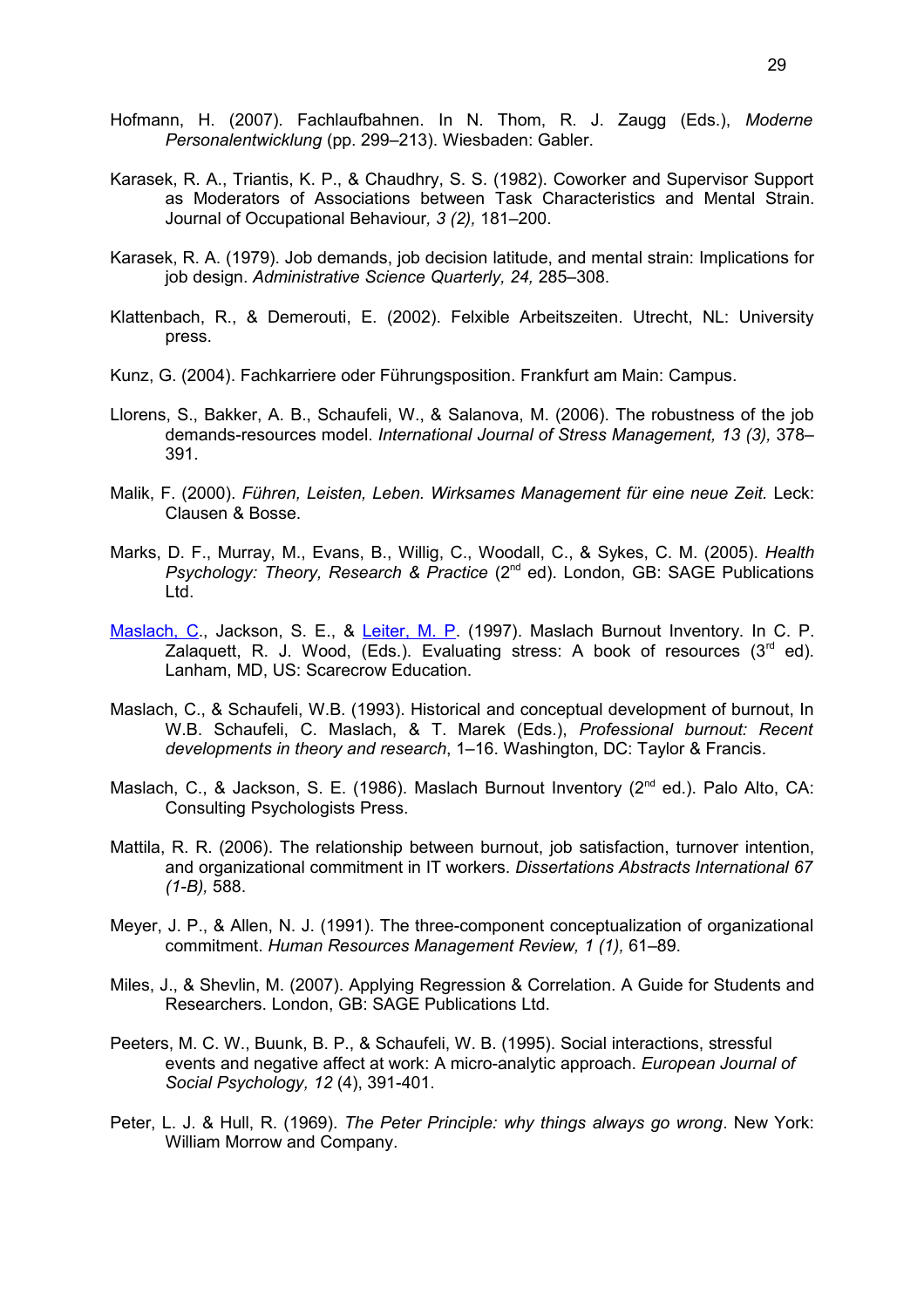- Rayton, B. A. (2006). Examining the interconnection of job satisfaction and organizational commitment: An application of the bivariate probit model. *International Journal of Human Resources Management, 17 (1),* 139–154.
- Riet, P. van & Bakker, A. B. (2004). Financial performance as a function of job demands and resources. *Gedrag & Organisatie, 17 (6),* 487–504.
- Seligman, M. E. P., Steen T. A., Park, N., & Peterson Ch. (2005). Positive Psychology Progress. Empirical Validation of Interventions. *American Psychologist, 60 (5),* 410– 421.
- Schaufeli, W. B., & Bakker, A. B. (2004). Job demands, job resources, and their relationship with burnout and engagement: a multi-sample study. *Journal of Organizational Behavior, 25,* 293–315.
- Schaufeli, W. B., Leiter, M. P., Maslach, C., & Jackson, S.E. (1996). The Maslach Burnout Inventory–General Survey. In C. Maslach, S. E. Jackson, & M. P. Leiter (Eds.) *Maslach Burnout Inventory manual* (3rd ed.). Palo Alto, CA: Consulting Psychologists Press.
- Schmidt, K.-H. (2007). Organizational Commitment: A Further Moderator in the Relationship Between Work Stress and Strain? *International Journal of Stress Management, 14 (1),* 26–40.
- Siegrist, J. (1996). Stressful work, self-experience, and cardiovascular disease prevention. In K. Orth-Gomer, N. Schneiderman, Neil (Eds). Behavioral medicine approaches to cardiovascular disease prevention. (pp. 87-102). Hillsdale, NJ, England: Lawrence Erlbaum Associates, Inc.
- [Spector, P. E.](http://ovidsp.tx.ovid.com.proxy.library.uu.nl/spb/ovidweb.cgi?&S=IFPBFPODLNDDHFNBNCFLCEMLEFKIAA00&Search+Link=%22Spector%2C+Paul+E%22.au.) (2006). Method Variance in Organizational Research: Truth or Urban Legend? *Organizational Research Methods, 9 (2),* 221–232.
- Spector, P. E. (1994). Using self-report questionnaires in OB research: A comment on the use of a controversial method. *Journal of Organizational Behavior, 15,* 385-392.
- Stock-Homburg, R. (2009). Immer unter Strom?. *hoch3 Die Zeitung der Technischen Universität Darmstadt, 5,* 9.
- Thom, N. (2007). Fachlaufbahnen. In N. Thom, R. J. Zaugg (Eds.), *Moderne Personalentwicklung* (pp. 5–18). Wiesbaden: Gabler.
- Van den Broek, A., Vansteenkiste, M., De Witte, H., & Lens, W. (2008). Explaining the relationships between job characteristics, burnout, and engagement: The role of basic psychological need satisfaction. *Work & Stress, 22 (3),* 277–294.
- Wanous, J. P., Reichers, A. E. & Hudy, M. J. (1997). Overall Job Satisfaction: How Good Are One-Item Measures? *Journal of Applied Psychology, 82 (2),* 247–252.
- Weiner, A., Remer, R., & Remer, P. (1992). Career Plateauing: Implications for Career Development Specialists. *Journal of Career Development, 19 (1),* 37–48.
- [Wolpin, J.,](http://ovidsp.tx.ovid.com.proxy.library.uu.nl/spb/ovidweb.cgi?&S=PAAIFPDBEIDDLFADNCFLLGJJJBCGAA00&Search+Link=%22Wolpin%2C+Jacob%22.au.) [Burke, R. J.](http://ovidsp.tx.ovid.com.proxy.library.uu.nl/spb/ovidweb.cgi?&S=PAAIFPDBEIDDLFADNCFLLGJJJBCGAA00&Search+Link=%22Burke%2C+Ronald+J%22.au.), & [Greenglass, E. R.](http://ovidsp.tx.ovid.com.proxy.library.uu.nl/spb/ovidweb.cgi?&S=PAAIFPDBEIDDLFADNCFLLGJJJBCGAA00&Search+Link=%22Greenglass%2C+Esther+R%22.au.) (1991). Is job satisfaction an antecedent or a consequence of psychology burnout? *Human Relations, 44 (2),* 193–209.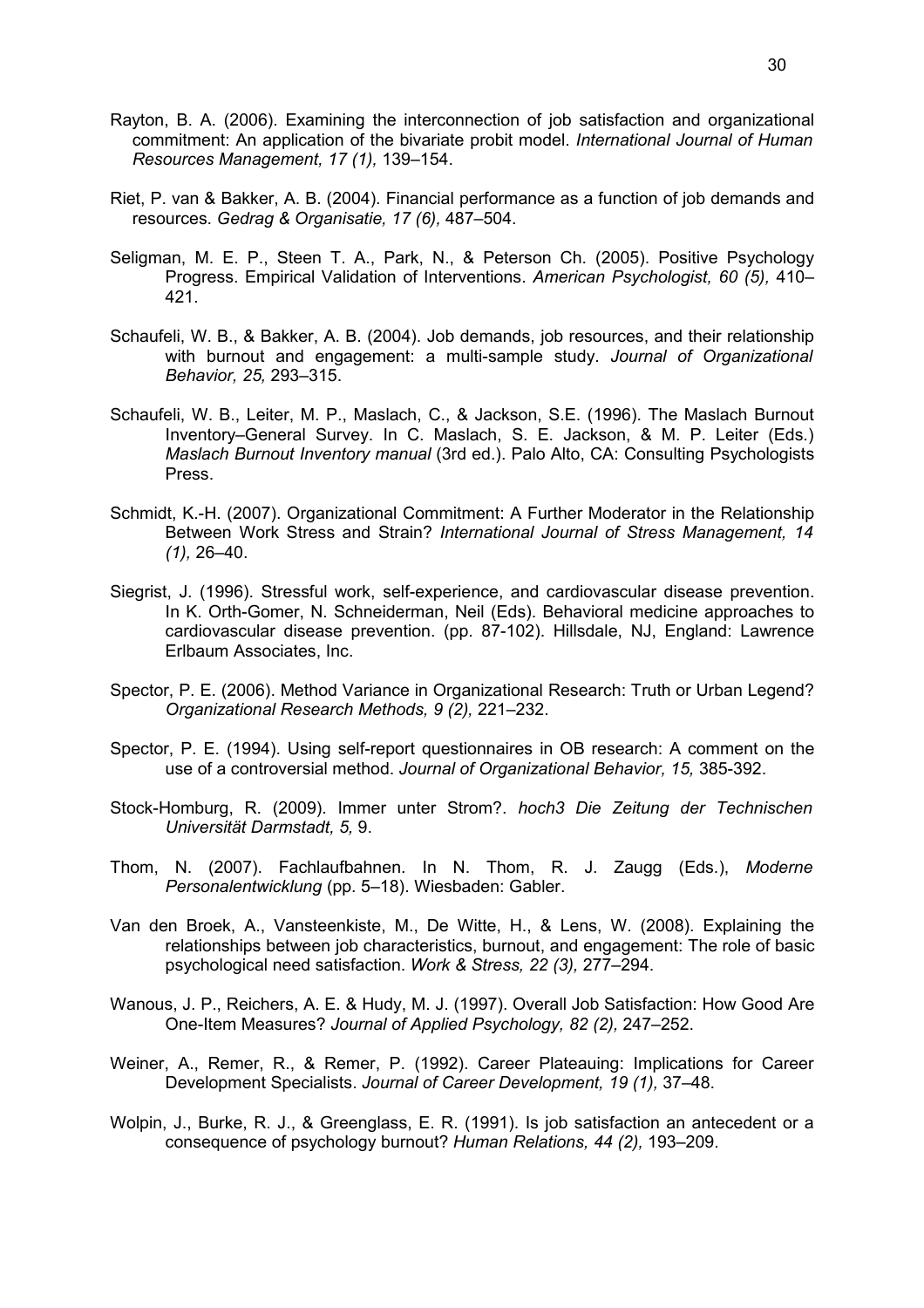- Xanthopoulou, D., Bakker, A. B., Dollard, M. F., Demerouti, E., Schaufeli, W. B., Taris, T.W., & Schreurs, P. J. G. (2007). When do job demands particularly predict burnout? The moderating role of job resources. *Journal of Managerial Psychology, 22 (8),* 765–786.
- Xanthopoulou, D., Bakker, A. B., Demerouti, E., & Schaufeli, W. B. (2007). The role of personal resources in the job demands-resources model. *International Journal of 'Stress Management, 14 (2),* 121–141.

### <span id="page-30-0"></span>**Attachment**

Questionnaire (see next pages)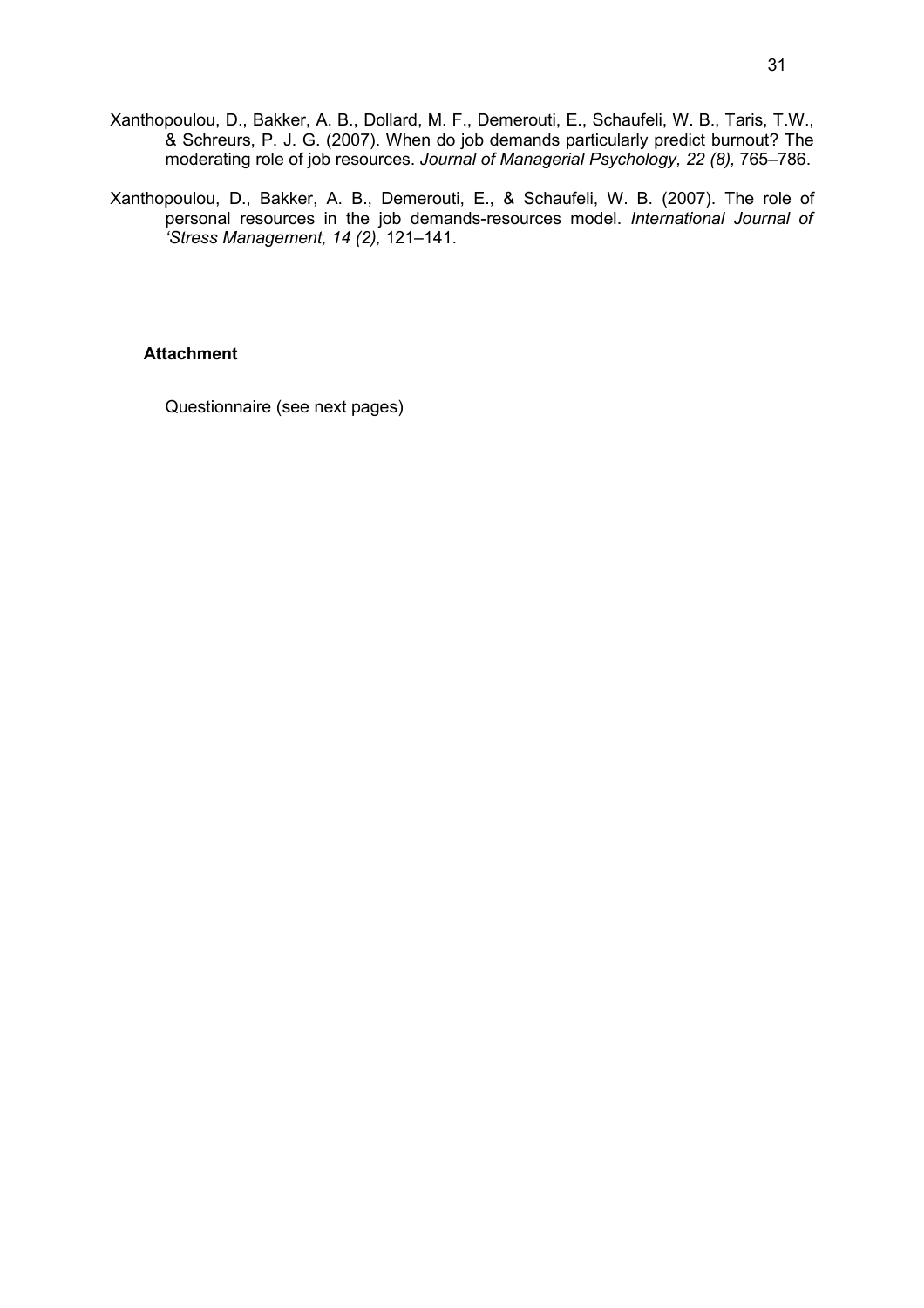# **Fragebogen Expert Career**



Fakultät für Sozialwissenschaften Arbeits- & Organisationspsychologie Universiteit Utrecht, Niederlande Helena Wenninger & Phil Heiligers

T-Systems Enterprise Services GmbH System Integration Resource Management & Service Agency Qualifizierungsmanagement Petra Twisterling

T-Systems Enterprise Services GmbH Human Resources Development Projektleiter Go Ahead! Dr. Tomas Bohinc 2009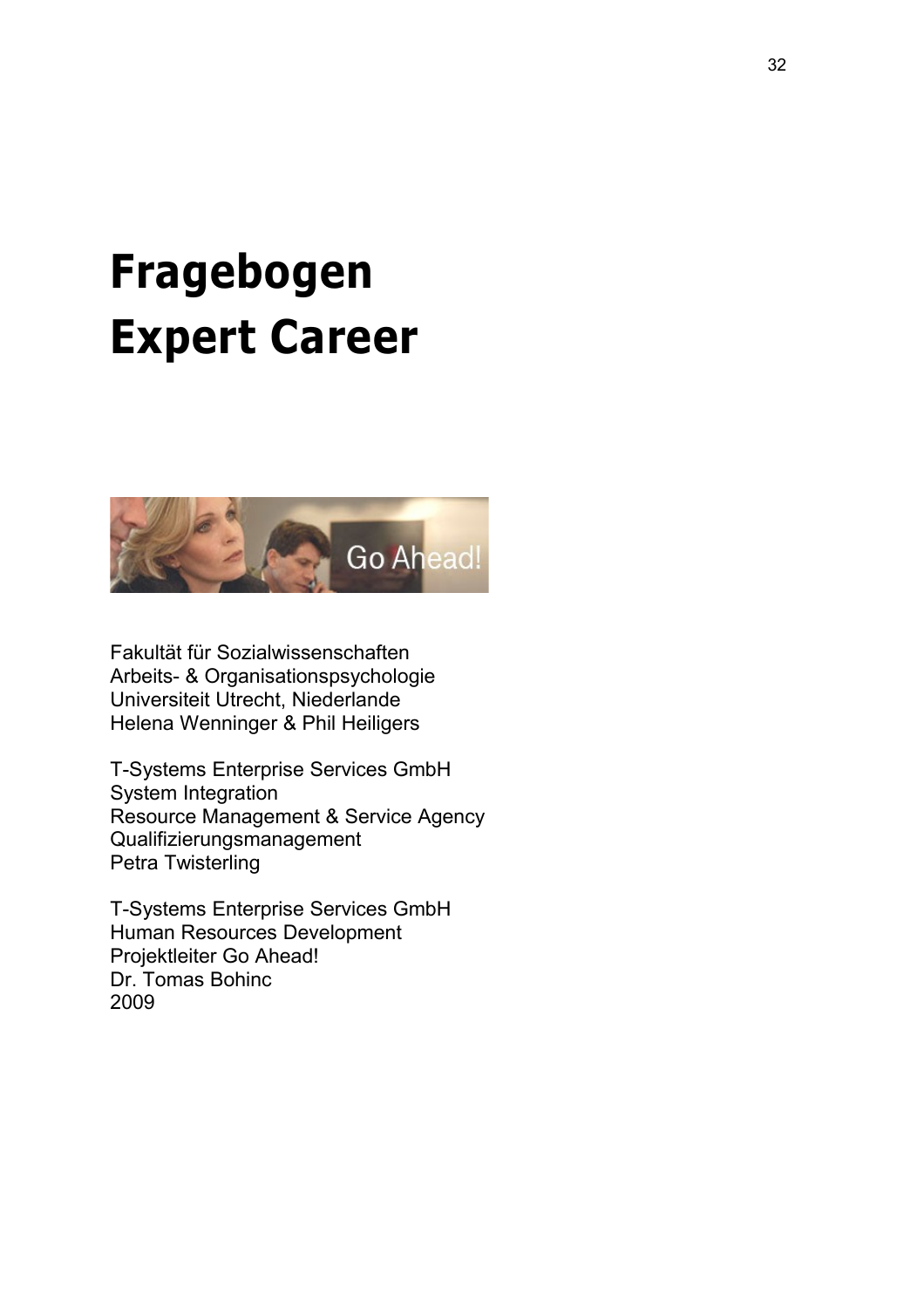Sehr geehrte Teilnehmerin, sehr geehrter Teilnehmer,

im Rahmen meiner Masterarbeit soll der vorliegende Fragebogen Ihre Arbeitskriterien und die damit verbundene Zufriedenheit erfassen. Hierbei ist uns vor allem *Ihre persönliche Ansicht* wichtig. Es gibt daher keine richtigen oder falschen Antworten. In den meisten Fällen müssen Sie eine für Sie zutreffende Antwort ankreuzen.

Diese Befragung erfolgt anonym. Entsprechend dem Datenschutzgesetz müssen wir Ihre Einwilligung zur Speicherung und Verarbeitung der Daten einholen. Da wir Sie nicht um eine Unterschrift bitten können, erklären Sie sich mit der Teilnahme an der Befragung und der Rückgabe des ausgefüllten Fragebogens damit einverstanden, dass die Daten Ihres Fragebogens elektronisch gespeichert und zum Zweck der wissenschaftlichen Auswertung durch uns verarbeitet werden. Selbstverständlich werden alle Angaben vertraulich behandelt; niemand außer uns wird einen ausgefüllten Fragebogen zu Gesicht bekommen oder Zugriff auf diese Daten haben!

Am Ende des Fragebogens haben Sie die Möglichkeit, eventuelle Bemerkungen oder Anregungen zu notieren. Sollten Sie an den Ergebnissen dieser Untersuchung interessiert sein, schreiben Sie uns bitte eine kurze Mail. Wir werden Ihnen dann gerne einen Bericht zusenden, sobald die Ergebnisse ausgewertet sind. Auch für anderweitige Rückfragen stehen wir Ihnen unter folgender E-mail-Adresse gerne zur Verfügung:

#### *H.E.Wenninger@students.uu.nl*

Für Ihre Mitarbeit und Hilfe möchten wir Ihnen schon vorab herzlich danken!

Mit freundlichen Grüßen Helena Wenninger, Petra Twisterling und Dr. Tomas Bohinc

# **Zuerst möchten wir gerne etwas über Ihre Person und Ihre Tätigkeit im allgemeinen erfahren...**

|   | Sie sind<br>$\Box$ weiblich<br>$\square$ männlich   |
|---|-----------------------------------------------------|
|   | 2 Wie alt sind Sie?<br>Jahre                        |
|   | 3 Welche Berufsausbildung haben Sie?                |
|   | (hier ist auch ein abgeschlossenes Studium gemeint) |
| 4 | In welcher Schlüsselfunktion sind Sie angestellt?   |
|   | Ich arbeite als                                     |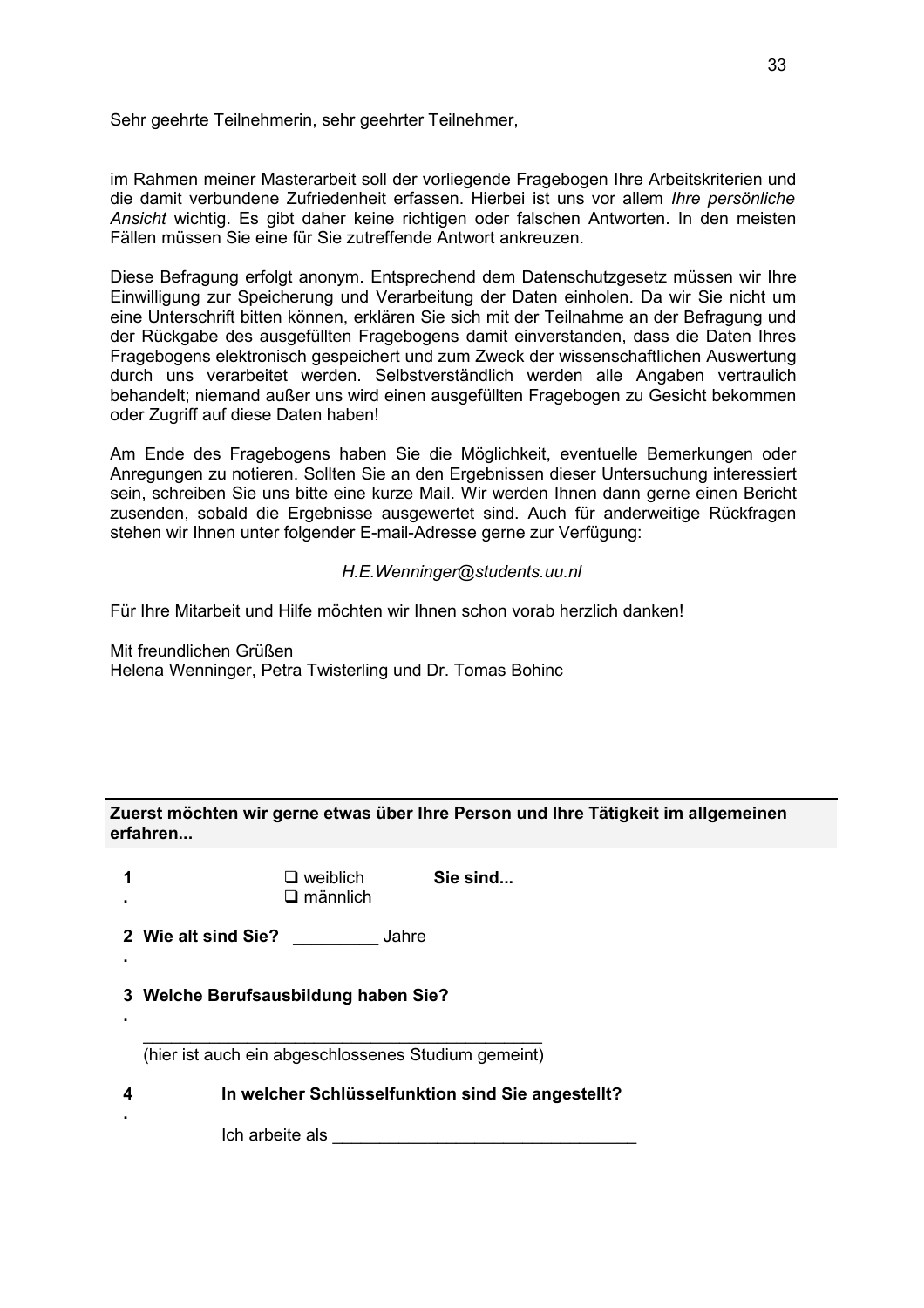#### **5 . Wie lange arbeiten Sie schon für T-Systems oder eine ihrer Vorgängerorganisationen?**

|  | Jahre |
|--|-------|
|--|-------|

| - 6 |                |                                               |                          | Wie zufrieden sind Sie mit Ihrer Arbeitssituation im Allgemeinen? |
|-----|----------------|-----------------------------------------------|--------------------------|-------------------------------------------------------------------|
|     | $\blacksquare$ |                                               |                          |                                                                   |
|     | sehr           | eher                                          | teils/ eher un- sehr un- |                                                                   |
|     |                | zufrieden zufrieden teils zufrieden zufrieden |                          |                                                                   |

# **Die folgenden Fragen beziehen sich auf Einflüsse, die Ihren Arbeitsalltag mitbestimmen. Markieren Sie bitte jeweils die für Sie zutreffendste Zahl. Die Antwortkategorien sind wie folgt:**

| trifft nicht | trifft eher nicht | trifft eher | trifft |
|--------------|-------------------|-------------|--------|
| zu           | zu                | zu          | zu     |

# **Umgang mit Reorganisation und Verantwortung**

|    | Ich kann mich schnell in neue Teams einarbeiten                               | $\mathcal{P}$  |      |  |
|----|-------------------------------------------------------------------------------|----------------|------|--|
| 8. | Ich muss mich oft an Veränderungen in der Organisation<br>anpassen            |                |      |  |
| 9. | Das Eingehen auf neue Kunden stellt für mich eine hohe<br>Herausforderung dar | 2              | $-3$ |  |
|    | 10 Es fällt mir schwer, Verantwortung zu übernehmen                           | $\overline{2}$ |      |  |

# **Auslastung bei der Arbeit**

| 11<br>٠         | Ich muss viel dafür tun, um die Anforderungen meiner<br>Arbeit zu erfüllen | 1 |                       | 3    |  |
|-----------------|----------------------------------------------------------------------------|---|-----------------------|------|--|
| 12 <sup>1</sup> | Ich muss zu viel arbeiten                                                  |   | $2 \quad 3$           |      |  |
| 13              | Ich muss sehr schnell arbeiten                                             |   | $2 \quad 3$           |      |  |
|                 | <b>14</b> Meine Arbeitsziele sind nicht eindeutig                          |   | $\mathbf{2}^{\prime}$ | $-3$ |  |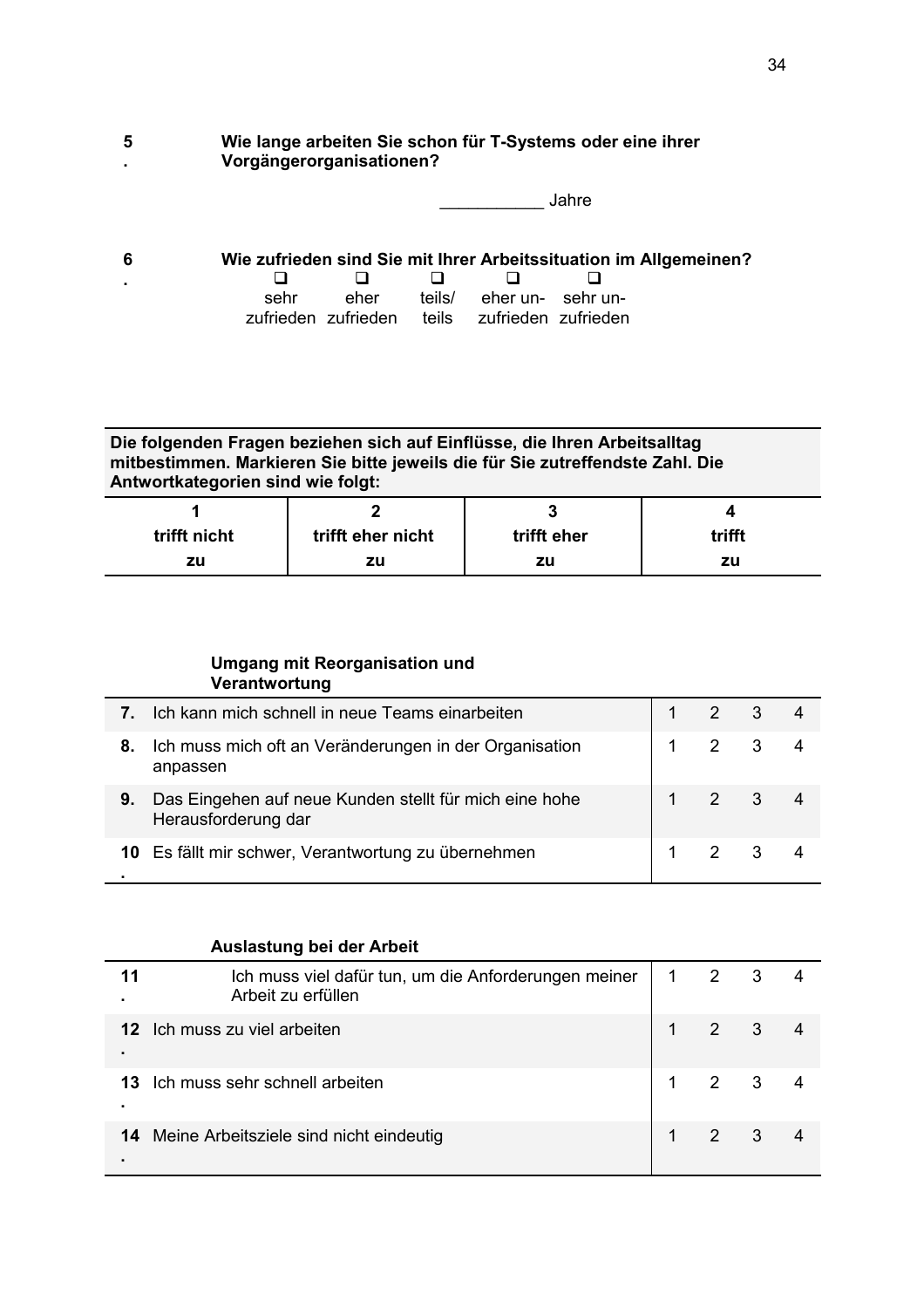# **Die folgenden Fragen beziehen sich auf Einflüsse, die Ihren Arbeitsalltag mitbestimmen. Markieren Sie bitte jeweils die für Sie zutreffendste Zahl. Die Antwortkategorien sind wie folgt:**

|     | —        |            |       |
|-----|----------|------------|-------|
| nie | manchmal | rogalmäßig | immer |

|    | Feedback                                                                                                                      |  |                   |     |  |
|----|-------------------------------------------------------------------------------------------------------------------------------|--|-------------------|-----|--|
|    | Ich erhalte für Aufgabenstellungen (im Rahmen der<br>Auftrags-erteilung) ausreichend Informationen über meine<br>Arbeitsziele |  | $1\quad 2\quad 3$ | 4 5 |  |
|    | Ich bekomme genug Feedback über die Qualität meiner Arbeit im 3D   1 2 3<br>dialog                                            |  |                   | 4 5 |  |
| 3. | Ich bekomme ausreichend Informationen über das Ergebnis meiner<br>Arbeit                                                      |  | 1 2 3             | 4 5 |  |

# **Unterstützung durch die Führungskraft**

|    | Meine Führungskraft interessiert sich für meine<br>persönlichen Belange und Probleme in Bezug auf meine<br>Arbeit | $2 \t3$ |         |  |
|----|-------------------------------------------------------------------------------------------------------------------|---------|---------|--|
| 5. | Meine Führungskraft zeigt mir, dass sie meine<br>Arbeitsweise schätzt                                             |         | 2 3 4 5 |  |
| 6. | Wenn nötig, unterstützt mich meine Führungskraft bei bestimmten<br>Aufgaben                                       |         | 2 3     |  |
|    | Meine Führungskraft unterstützt mich bei der Festlegung und<br>Erreichung meiner Entwicklunsziele                 |         | 2 3     |  |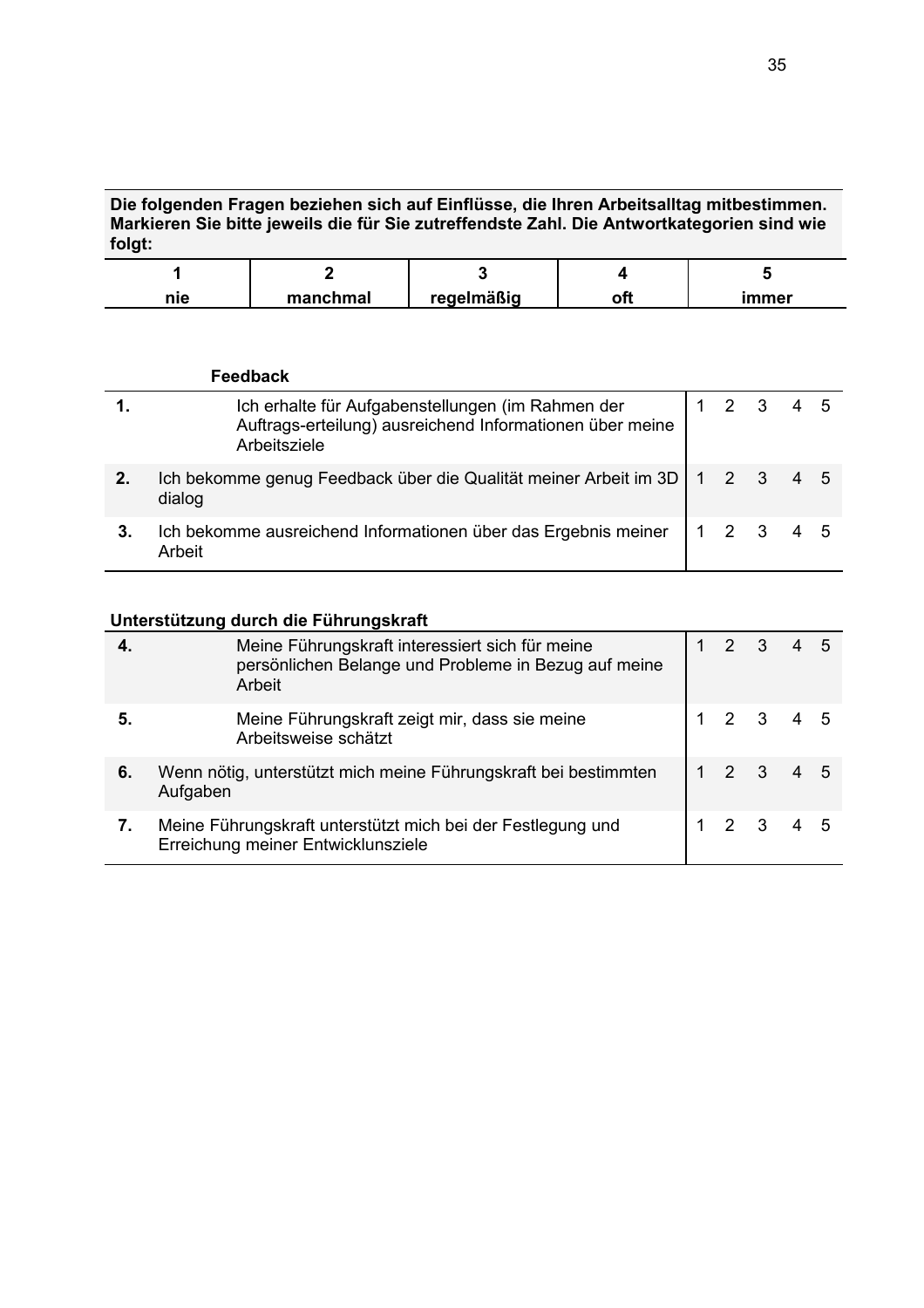# **Lernmöglichkeiten**

| 8. | Meine Arbeit bietet mir die Möglichkeit, neue Dinge zu lernen                                                                                          | $1\quad 2$ |                   | 3 <sup>2</sup>          | 4              | $\overline{5}$ |
|----|--------------------------------------------------------------------------------------------------------------------------------------------------------|------------|-------------------|-------------------------|----------------|----------------|
| 9. | Ich habe ausreichend Möglichkeiten, um mich bei der Arbeit zu<br>entfalten                                                                             |            | $\overline{2}$    | $\overline{\mathbf{3}}$ | 4              | 5              |
|    | 10. In meiner Arbeit habe ich die Möglichkeit, meine Stärken zu<br>entwickeln                                                                          |            | $2 \quad 3$       |                         | $\overline{4}$ | $\overline{5}$ |
|    | 11. In meiner Organisation gibt es genügend Möglichkeiten, um in eine<br>höhere Funktion / Expertenrolle aufzusteigen                                  |            | $\overline{2}$    | $\overline{\mathbf{3}}$ | 4              | .5             |
|    | 12. Durch die Kompetenzprofile sind mir meine Entwicklungs-<br>möglichkeiten deutlich aufgezeigt                                                       |            | $1\quad 2\quad 3$ |                         | $\overline{4}$ | $\overline{5}$ |
|    | 13. Im 3D dialog bepreche ich mit meiner Führungskraft meine<br>Entwicklungsmöglichkeiten                                                              |            | $\overline{2}$    | $\overline{\mathbf{3}}$ | 4              | 5              |
|    | 14. Das Professional Expert Program (PEP) hat mir passende und<br>interessante Anregungen gegeben, die ich in meiner täglichen Arbeit<br>umsetzen kann |            | $1\quad2\quad3$   |                         | $\overline{4}$ | $\overline{5}$ |

**Die folgenden Fragen beziehen sich auf Einflüsse, die Ihren Arbeitsalltag mitbestimmen. Markieren Sie bitte jeweils die für Sie zutreffendste Zahl. Die Antwortkategorien sind wie folgt:**

| trifft nicht | trifft eher nicht | trifft eher | trifft |
|--------------|-------------------|-------------|--------|
| zu           | zu                | zu          | zu     |

# **Belastung und Anreize bei der Arbeit**

| 15 | Ich habe bei der Arbeit immer häufiger das Gefühl mental<br>ausgelaugt zu sein              | 1 | 2 | 3 | 4              |
|----|---------------------------------------------------------------------------------------------|---|---|---|----------------|
| 16 | Die Belastung durch meine Arbeit ist ganz gut zu ertragen                                   | 1 | 2 | 3 | 4              |
| 17 | Ich fühle mich ausgebrannt aufgrund meiner Arbeit                                           | 1 | 2 | 3 | $\overline{4}$ |
| 18 | Nach der Arbeit fühle ich mich in der Regel schlapp und<br>abgespannt                       | 1 | 2 | 3 |                |
| 19 | Es gibt Tage, an denen ich mich schon vor der Arbeit müde fühle                             | 1 | 2 | 3 | 4              |
| 20 | Manchmal bin ich von meiner Arbeitstätigkeit richtiggehend<br>angewidert                    | 1 | 2 | 3 | 4              |
| 21 | Es passiert mir immer öfter, dass ich mich abwertend über meine<br>Arbeitstätigkeit äussere | 1 | 2 | 3 | Δ              |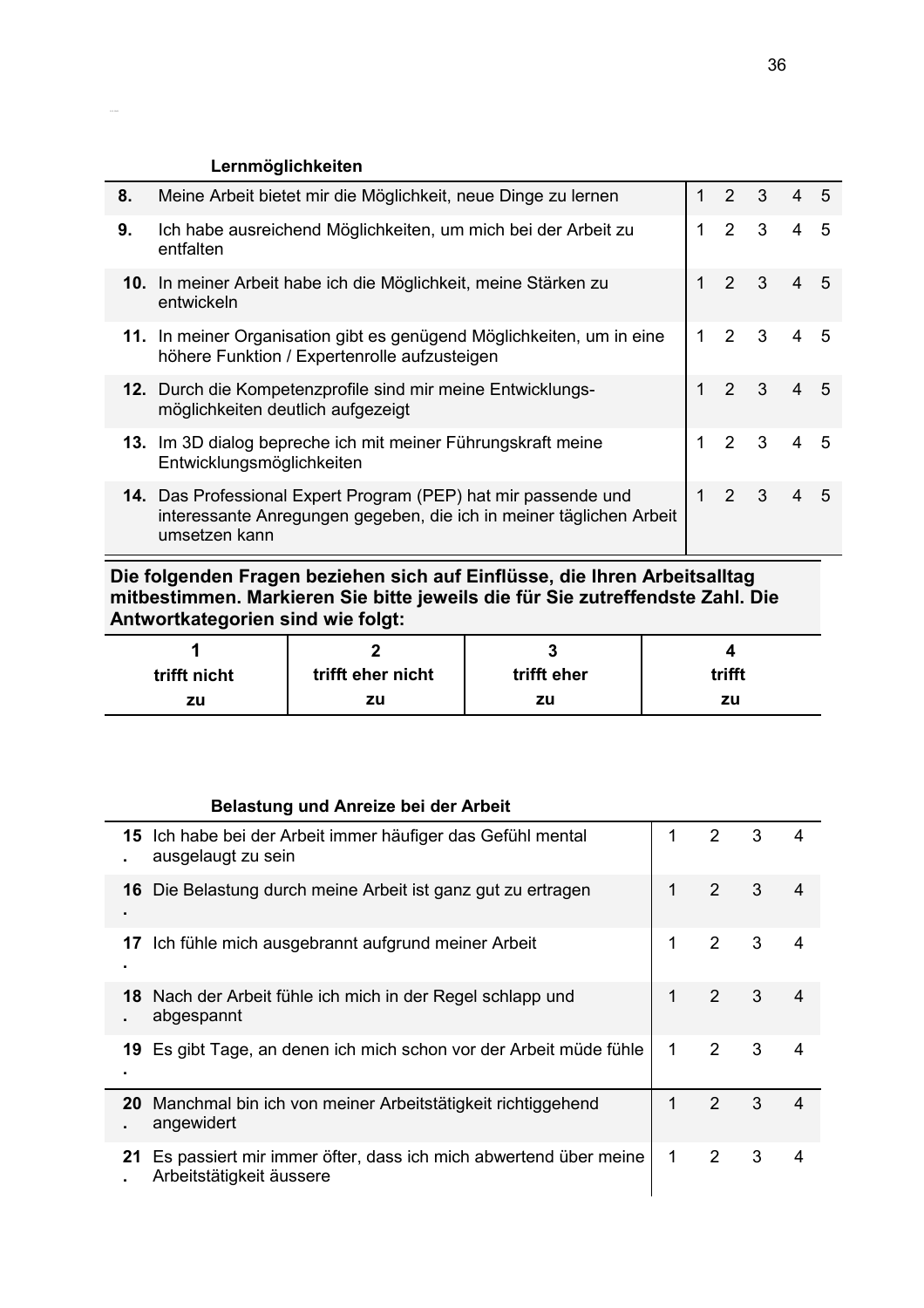| 22 Mit der Zeit engagiere ich mich immer mehr bei meiner Arbeit                | 1 1 2 3 4 |  |  |
|--------------------------------------------------------------------------------|-----------|--|--|
| 23 Mit der Zeit verliert man die innere Beziehung zur eigenen Arbeit   1 2 3 4 |           |  |  |

# **Verbundenheit**

 $\overline{a}$ 

|    | 24 Ich erzähle meinen Freunden, dass es toll ist für T-Systems zu<br>arbeiten.                             |    | 2           | - 3 |    |
|----|------------------------------------------------------------------------------------------------------------|----|-------------|-----|----|
|    | 25 Ich finde, dass meine eigenen Wertvorstellungen und die des<br>Unternehmens einander sehr ähnlich sind. |    | $2 \quad 3$ |     |    |
|    | 26 Ich bin bereit, wesentlich mehr als das Erwartete zu leisten, um<br>am Unternehmenserfolg beizutragen.  |    | 2 3         |     |    |
|    | 27 Für mich ist T-Systems das Beste aller Unternehmen, die für<br>mich in Frage kommen.                    |    | $2 \quad 3$ |     | -4 |
| 28 | Ich kündige nicht, weil es für mich im Moment zu wenig Chancen<br>auf dem Arbeitsmarkt gibt.               | 1. | 2           | - 3 |    |